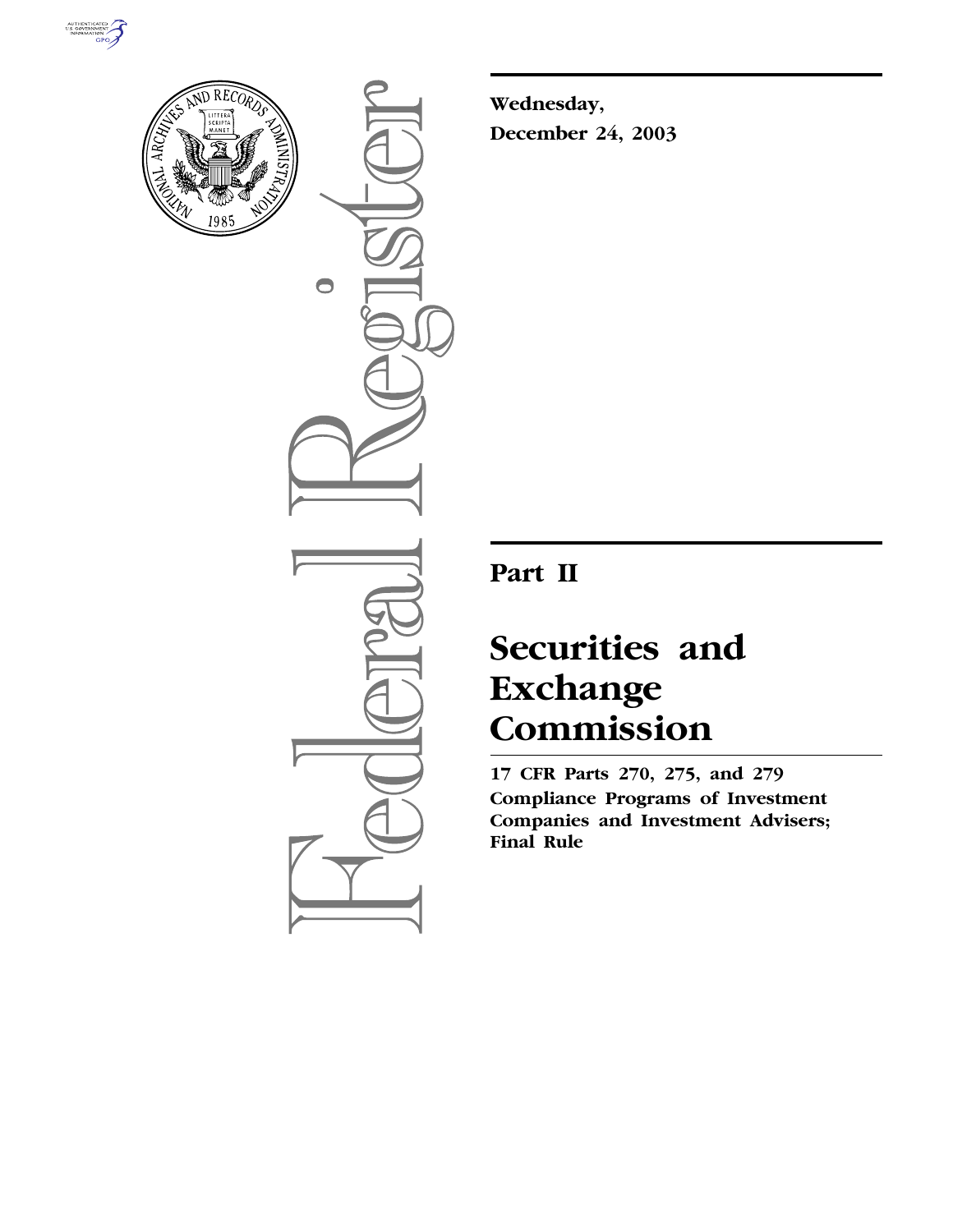# **SECURITIES AND EXCHANGE COMMISSION**

**17 CFR Parts 270, 275, and 279** 

**[Release Nos. IA–2204; IC–26299; File No. S7–03–03]** 

#### **RIN 3235–AI77**

# **Compliance Programs of Investment Companies and Investment Advisers**

**AGENCY:** Securities and Exchange Commission.

**ACTION:** Final rule; request for comments.

**SUMMARY:** The Securities and Exchange Commission is adopting new rules under the Investment Company Act of 1940 and the Investment Advisers Act of 1940 that require each investment company and investment adviser registered with the Commission to adopt and implement written policies and procedures reasonably designed to prevent violation of the federal securities laws, review those policies and procedures annually for their adequacy and the effectiveness of their implementation, and designate a chief compliance officer to be responsible for administering the policies and procedures. In the case of an investment company, the chief compliance officer will report directly to the fund board. These rules are designed to protect investors by ensuring that all funds and advisers have internal programs to enhance compliance with the federal securities laws.

**DATES:** *Effective Date:* February 5, 2004. *Comment Date:* Comments requested in section II.F of this release should be received on or before February 5, 2004.

*Compliance Date:* October 5, 2004. Section III of this release contains more information on the compliance date.

**ADDRESSES:** To help us process and review your comments more efficiently, comments may be sent to us in either paper or electronic format. Comments should not be sent by both methods.

Comments in paper format should be submitted in triplicate to Jonathan G. Katz, Secretary, Securities and Exchange Commission, 450 Fifth Street, NW., Washington, DC 20549–0609. Comments in electronic format may be submitted at the following e-mail address: *rule-comments@sec.gov.* All comment letters should refer to File No. S7–03–03; if e-mail is used, this file number should be included on the subject line. Comment letters will be available for public inspection and copying in the Commission's Public Reference Room, 450 Fifth Street, NW., Washington, DC 20549. Electronically

submitted comment letters will also be posted on the Commission's Internet Web site *(http://www.sec.gov).*1

**FOR FURTHER INFORMATION CONTACT:** Hester Peirce, Senior Counsel, Office of Regulatory Policy at (202) 942–0690, or Jamey Basham, Special Counsel, Office of Investment Adviser Regulation at (202) 942–0719, Division of Investment Management, Securities and Exchange Commission, 450 Fifth Street, NW., Washington, DC 20549–0506.

**SUPPLEMENTARY INFORMATION:** The Securities and Exchange Commission (''SEC'' or ''Commission'') is adopting new rule 38a–1 (17 CFR 270.38a–1) under the Investment Company Act of 1940 (15 U.S.C. 80a) (''Investment Company Act''), new rule 206(4)–7 (17 CFR 275.206(4)–7) under the Investment Advisers Act of 1940 (15 U.S.C. 80b) (''Investment Advisers Act'' or ''Advisers Act''), and amendments to rule 204–2 (17 CFR 275.204–2) under the Advisers Act, and to Part 1, Schedule A, Item 2(a) of Form ADV (17 CFR 279.1).2

# **Table of Contents**

#### I. Background

#### II. Discussion

- A. Adoption and Implementation of Policies and Procedures
- 1. Investment Advisers
- 2. Investment Companies
- B. Annual Review
- 1. Investment Advisers
- 2. Investment Companies
- C. Chief Compliance Officer
- 1. Investment Advisers
- 2. Investment Companies
- D. Recordkeeping
- E. Private Sector Initiatives
- F. Additional Request for Comment
- III. Effective Date
- IV. Cost-Benefit Analysis
	- A. Benefits
	- B. Costs
- V. Consideration of Promotion of Efficiency, Competition and Capital Formation
- VI. Paperwork Reduction Act A. Rule 38a–1
	- B. Rule 206(4)–7

2Unless otherwise noted, when we refer to rule 38a–1 or any paragraph of the rule, we are referring to 17 CFR 270.38a–1 of the Code of Federal Regulations in which the rule is published, as amended by this release; when we refer to rule 206(4)–7 or any paragraph of the rule, we are referring to 17 CFR 275.206(4)–7 of the Code of Federal Regulations in which the rule is published, as amended by this release; and when we refer to rule 204–2 or any paragraph of the rule, we are referring to 17 CFR 275.204–2 of the Code of Federal Regulations in which the rule is published, as amended by this release.

C. Rule 204–2

VII. Summary of Final Regulatory Flexibility Analysis

VIII. Statutory Authority Text of Rules

# **I. Background**

Earlier this year the Commission proposed rules that would require investment companies (''funds'')3 and investment advisers to adopt written compliance procedures, review the adequacy of those procedures annually, and designate a chief compliance officer responsible for their administration.4 We proposed the rules because it is critically important for funds and advisers to have strong systems of controls in place to prevent violations of the Federal securities laws and to protect the interests of shareholders and clients. The proposed rules were designed to foster, among other things, improved compliance by clarifying the compliance obligations of fund management and to strengthen the hand of fund boards and compliance personnel when dealing with them.5

In recent months, the Commission and State securities authorities have discovered unlawful conduct involving a number of fund advisers, brokerdealers, and other service providers that confirms the need for these rules. Fund advisory or distributor personnel have engaged in, or actively assisted others in engaging in, inappropriate market timing, late trading of fund shares, and the misuse of material, nonpublic information about fund portfolios.6

5Forty-eight commenters, most of which were investment advisers, fund management companies, and organizations representing those groups, submitted comments in response to the Proposing Release. Commenters generally supported the proposal to require funds and advisers to adopt and implement compliance programs, but many sought changes. The comment letters and a summary of comments prepared by our staff are available for public inspection and copying in the Commission's Public Reference Room, 450 5th Street, NW., Washington, DC (File No. S7–03–03). The comment summary is also available on the Commission's Internet Web site (*http://www.sec.gov/rules/extra/ s70303summary.pdf.*)

6The Commission has already obtained settlements in a number of actions arising from such violations. *See, e.g.*, In re Putnam Investment Management, Investment Advisers Act Release No. 2192 (Nov. 13, 2003) (finding that an investment adviser failed to disclose potentially self-dealing

<sup>1</sup>We do not edit personal or identifying information, such as names or e-mail addresses, from electronic submissions. Submit only information you wish to make publicly available.

<sup>3</sup> In this release, we use the term ''fund'' to mean a registered investment company or a business development company, which is an unregistered closed-end investment company. *See* section 2(a)(48) of the Investment Company Act (15 U.S.C. 80a–2(a)(48)). We use the term ''mutual fund'' to mean a registered investment company that is an open-end management company defined in section 5(a) of the Investment Company Act (15 U.S.C. 80a– 5(a)).

<sup>4</sup>Compliance Programs of Investment Companies and Investment Advisers, Investment Company Act Release No. 25925 (Feb. 5, 2003) (68 FR 7038 (Feb. 11, 2003)) (''Proposing Release'').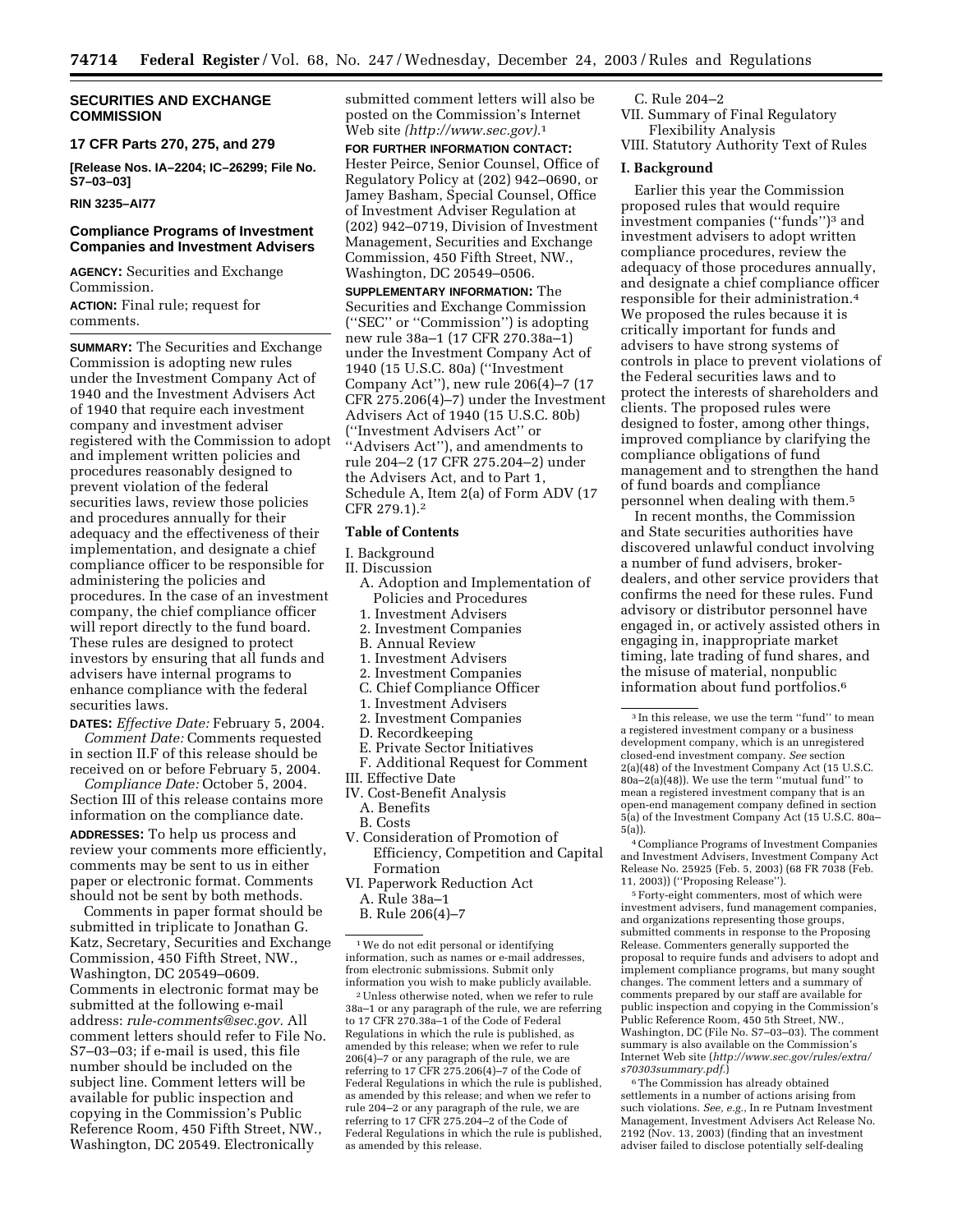These personnel, including in some cases senior executives of fund advisers, have placed their personal interests or the business interests of the fund adviser ahead of the interests of fund shareholders, thus breaching their fiduciary obligations to the funds involved and their shareholders. These individuals have harmed the funds, their management organizations, and the confidence of fund investors.

Our response to these events is twofold. First, we are conducting an intensive investigation of funds, advisers, broker-dealers, and others.7 We will aggressively pursue and punish

7To date, we have brought 10 enforcement actions. *See SEC* v. *Mutuals.com, Inc.,* Civil Action No. 303 CV 2912D (N.D. Tex. Dec. 4, 2003) (alleging that dually registered broker-dealer and investment adviser, three of its executives, and two affiliated broker-dealers assisted institutional brokerage customers and advisory clients in carrying out and concealing thousands of market timing trades and illegal late trades in shares of hundreds of mutual funds); *SEC* v. *Invesco Funds Group,* Civil Action No. 03–N–2421 (PAC) (D. Colo. Dec. 2, 2003) (alleging that investment adviser, with approval of its president and chief executive officer, entered into market timing arrangements with more than 60 broker dealers, hedge funds, and advisers without disclosing these arrangements to the affected mutual funds' independent directors or shareholders); *SEC* v. *Security Trust Company,* Civil Action No. 03–2323 (D. Ariz. Nov. 24, 2003) (alleging that unregistered financial intermediary and three of its senior executives facilitated and participated in late trading and market timing schemes by a group of related hedge funds); *SEC* v. *Pilgrim,* Civil Action No. 03–CV–6341 (E.D. Penn. filed Nov. 20, 2003) (alleging that investment adviser and two senior executives permitted a hedge fund, in which one of the executives had a substantial financial interest, to engage in repeated short-term trading of several mutual funds and that one of the executives provided nonpublic portfolio information to a broker-dealer, which passed it on to its customers); *SEC* v. *Druffner,* Civil Action No. 03–12154–RCL (D. Mass. Nov. 4, 2003) (alleging that five brokers, with the assistance of their branch office manager, evaded attempts to restrict their trading and conducted thousands of market timing trades in numerous mutual funds); *SEC* v. *Scott,* Civil Action No. 03–12082–EFH (D. Mass. filed Oct. 28, 2003) (alleging that two senior investment executives of an investment adviser engaged in repeated short-term trading in their personal accounts of funds over which they had investment decision-making responsibility and about which they had access to nonpublic information); In re Sihpol, Administrative Proceeding No. 3–11261 (Sept. 16, 2003) (charging former broker with playing a key role in enabling certain hedge fund customers to engage in late trading in shares of funds). See also supra note . A number of State actions are also pending.

those who have violated the Federal securities laws and breached their fiduciary obligations to clients. When appropriate, we will actively work with other Federal law enforcement authorities and State authorities to see that the full weight of the law is brought to bear against those who have betrayed mutual funds and fund investors. Second, we will review all of our rules to determine what changes may be required to prevent this type of conduct.

We are taking our first regulatory actions designed to curb the abusive practices recently uncovered and to prevent their recurrence. In companion releases, we are proposing to amend our rules regarding mutual fund share pricing and prospectus disclosure.8 In this release, we are adopting new rules requiring advisers and funds to adopt strong compliance controls administered by a chief compliance officer.

# **II. Discussion**

The Commission is adopting new rule 206(4)–7 under the Advisers Act and new rule 38a–1 under the Investment Company Act.9 The new rules require each registered investment adviser and each fund to adopt and implement compliance programs that conform to the new rules. Failure of an adviser or fund to have adequate compliance policies and procedures in place will constitute a violation of our rules independent of any other securities law violation. The new rules will thus permit the Commission to address the failure of an adviser or fund to have in place adequate compliance controls, before that failure has a chance to harm clients or investors.

# *A. Adoption and Implementation of Policies and Procedures*

# 1. Investment Advisers

Under rule 206(4)–7, it is unlawful for an investment adviser registered with the Commission to provide investment advice unless the adviser has adopted and implemented written policies and procedures reasonably designed to prevent violation of the Advisers Act by the adviser or any of its supervised

persons.10 The rule requires advisers to consider their fiduciary and regulatory obligations under the Advisers Act and to formalize policies and procedures to address them.11

Commenters generally supported these new requirements, but some expressed concerns for how they would be applied to smaller advisers. The Commission is sensitive to the burdens the rule may impose upon smaller advisory firms.12 The rule requires only that the policies and procedures be *reasonably* designed to prevent violation of the Advisers Act, and thus need only encompass compliance considerations relevant to the operations of the adviser. We would expect smaller advisory firms without conflicting business interests to require much simpler policies and procedures than larger firms that, for example, have multiple potential conflicts as a result of their other lines of business or their affiliations with other financial service firms.13 The preparation of these simpler policies and procedures and their administration should be much less burdensome.

Rule 206(4)–7 does not enumerate specific elements that advisers must include in their policies and procedures.14 Commenters agreed with

11 In response to several comments, we revised the text of the rule so that a violation of the rule would be deemed to be ''unlawful'' rather than ''a fraudulent, deceptive, or manipulative act, practice or course of business.'' This change, which responds to commenters' concerns regarding the optics of the rule, does not change its substance; failure to comply with its terms will result in a violation of section 206(4) of the Act.

12 In the Proposing Release, we requested comment on whether we should except a subset of investment advisers or funds from the requirements of the rules. Some commenters suggested that we except small advisers, but we believe that the flexibility of the rules obviates the need for this exception.

<sup>13</sup> Even small advisers may have arrangements, such as soft dollar agreements, that create conflicts. Advisers of all sizes, in designing and updating their compliance programs, must identify these arrangements and provide for the effective control of the resulting conflicts.

14Advisers already are subject to requirements to maintain written compliance policies and procedures in certain areas. The new rules do not alter those requirements. *See, e.g.*, Investment Company Act rule 17j–1(c)(1) (17 CFR 270.17j–  $1(c)(1)$ ) (requiring each investment adviser and principal underwriter of a fund to ''adopt a written code of ethics containing provisions reasonably necessary to prevent'' certain persons affiliated with the fund, its investment adviser or its principal underwriter from engaging in certain fraudulent, Continued

securities trading by several of its employees, failed to have reasonable procedures to prevent misuse of material nonpublic information, and failed to reasonably supervise the employees who committed violations); In re Connelly, Securities Act Release No. 8304 (Oct. 16, 2003) (finding that a former executive of an investment adviser to a fund complex, in contravention of fund disclosures, approved agreements that permitted select investors to time certain funds in the complex); In re Markovitz, Securities Act Release No. 8298 (Oct. 2, 2003) (finding that a former hedge fund trader violated the Federal securities laws and defrauded investors by engaging in late trading of mutual fund shares).

<sup>8</sup>Amendments to Rules Governing Pricing of Mutual Fund Shares, Investment Company Act Release No. 26288 (Dec. 11, 2003) (68 FR 70388 (Dec. 17, 2003)) (''Companion Late Trading Release''); Disclosure Regarding Market Timing and Selective Disclosure of Portfolio Holdings, Investment Company Act Release No. 26287 (Dec. 11, 2003) (68 FR 70402 (Dec. 17, 2003)) (''Companion Disclosure Release'').

<sup>9</sup>We also are adopting related amendments to rule 204–2 under the Advisers Act and a technical amendment to Form ADV.

<sup>10</sup>Rule 206(4)–7(a). *See also* section 202(a)(25) of the Advisers Act (15 U.S.C. 80b–2(a)(25)) (defining ''supervised person'' as ''any partner, officer, director (or other person occupying a similar status or performing similar functions), or employee of an investment adviser, or other person who provides investment advice on behalf of the investment adviser and is subject to the supervision and control of the investment adviser'').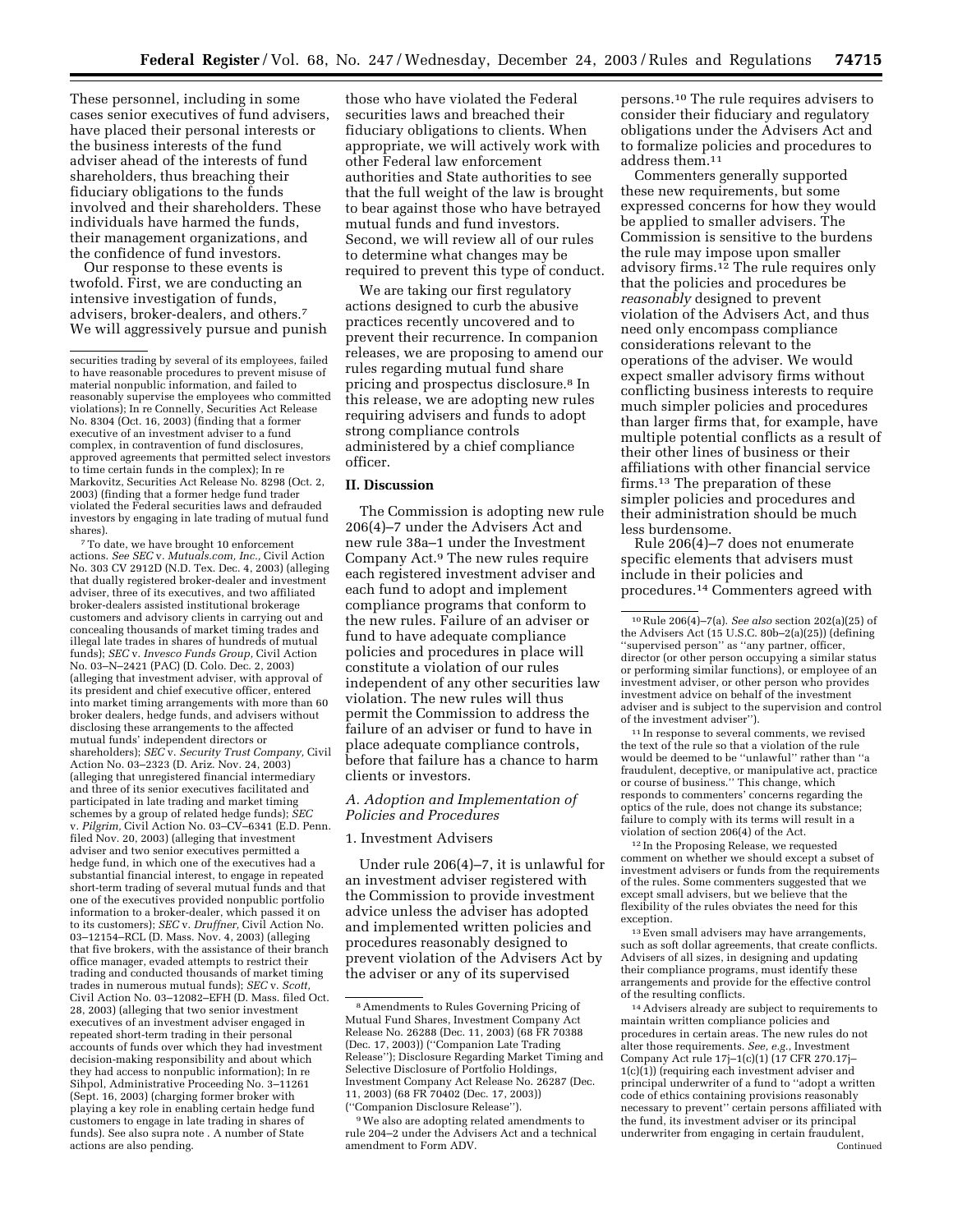our assessment that funds and advisers are too varied in their operations for the rules to impose of a single set of universally applicable required elements. Each adviser should adopt policies and procedures that take into consideration the nature of that firm's operations. The policies and procedures should be designed to prevent violations from occurring, detect violations that have occurred,<sup>15</sup> and correct promptly any violations that have occurred.16

Each adviser, in designing its policies and procedures, should first identify conflicts and other compliance factors creating risk exposure for the firm and its clients in light of the firm's particular operations, and then design policies and procedures that address those risks. We expect that an adviser's policies and procedures, at a minimum, should address the following issues to the extent that they are relevant to that adviser:

• Portfolio management processes, including allocation of investment opportunities among clients and consistency of portfolios with clients' investment objectives, disclosures by

15Where appropriate, advisers' policies and procedures should employ, among other methods of detection, compliance tests that analyze information over time in order to identify unusual patterns, including, for example, an analysis of the quality of brokerage executions (for the purpose of evaluating the adviser's fulfillment of its duty of best execution), or an analysis of the portfolio turnover rate (to determine whether portfolio managers are overtrading securities), or an analysis of the comparative performance of similarly managed accounts (to detect favoritism, misallocation of investment opportunities, or other breaches of fiduciary responsibilities).

16 In the Proposing Release, we noted that the compliance policies and procedures should be designed to prevent, detect, and correct promptly any material violation of the federal securities laws (or in the case of advisers, the Advisers Act). A number of commenters suggested that these objectives were unrealistic and recommended that the rules be designed instead to promote compliance with the securities laws. While we understand that compliance policies and procedures will not prevent every violation of the securities laws, we believe that prevention should be a key objective of all firms' compliance policies and procedures.

the adviser, and applicable regulatory restrictions;17

• Trading practices, including procedures by which the adviser satisfies its best execution obligation, uses client brokerage to obtain research and other services (''soft dollar arrangements''), and allocates aggregated trades among clients;

• Proprietary trading of the adviser and personal trading activities of supervised persons;<sup>18</sup>

• The accuracy of disclosures made to investors, clients, and regulators, including account statements and advertisements;

• Safeguarding of client assets from conversion or inappropriate use by advisory personnel;

• The accurate creation of required records and their maintenance in a manner that secures them from unauthorized alteration or use and protects them from untimely destruction;19

• Marketing advisory services, including the use of solicitors;20

• Processes to value client holdings and assess fees based on those valuations;

• Safeguards for the privacy protection of client records and information;21 and

17Rule 206(4)–6 under the Advisers Act (17 CFR 275.206(4)–6) requires registered investment advisers to adopt and implement written policies and procedures that are reasonably designed to ensure that the adviser votes securities in the best interest of clients. Similarly, funds must disclose the policies and procedures that they use to determine how to vote proxies relating to portfolio securities. Form N-1A, Item 13(f) (17 CFR 239.15A; 274.11A); Form N–2, Item 18.16 (17 CFR 239.14; 274.11a–1); Form N–3, Item 20(o) (17 CFR 239.17a; 17 CFR 274.11b); and Form N–CSR, Item 7 (17 CFR 249.331; 17 CFR 274.128).

18Section 204A of the Advisers Act (15 U.S.C. 80b–4a) requires registered investment advisers to have written policies and procedures reasonably designed to prevent the misuse of material nonpublic information by the advisers or persons associated with the advisers. Rule  $17j-1(c)(1)$  under the Investment Company Act (17 CFR 270.17j– 1(c)(1)) requires funds and each investment adviser and principal underwriter of a fund to ''adopt a written code of ethics containing provisions reasonably necessary to prevent'' certain persons affiliated with the fund, its investment adviser or its principal underwriter from engaging in certain fraudulent, manipulative, and deceptive actions with respect to the fund.

19Rule 204–2(g)(3) under the Advisers Act (17 CFR 275.204-2 $(g)(3)$  and rule 31a-2 $(f)(3)$  under the Investment Company Act (17 CFR 270.31a–2(f)(3)) require advisers and funds that maintain records in electronic formats to establish and maintain procedures to safeguard the records.

20Rule 206(4)–3 under the Advisers Act (17 CFR 275.206(4)–3) requires written agreements setting forth procedures to govern solicitation activities conducted by certain third parties on behalf of an adviser.

21Regulation S–P requires investment advisers to ''adopt policies and procedures that address administrative, technical, and physical safeguards for the protection of customer records and

• Business continuity plans.<sup>22</sup>

Rule 206(4)–7 does not require advisers to consolidate all compliance policies and procedures into a single document. Nor does it require advisers to memorialize every action that must be taken in order to remain in compliance with the Advisers Act. In some cases, it may be enough for the compliance policies and procedures to allocate responsibility within the organization for the timely performance of many obligations, such as the filing or updating of required forms.23

#### 2. Investment Companies

Rule 38a–1 requires fund boards to adopt written policies and procedures reasonably designed to prevent the fund from violating the Federal securities laws.24 The procedures must provide for the oversight of compliance by the fund's advisers, principal underwriters,25 administrators,26 and

22We believe that an adviser's fiduciary obligation to its clients includes the obligation to take steps to protect the clients' interests from being placed at risk as a result of the adviser's inability to provide advisory services after, for example, a natural disaster or, in the case of some smaller firms, the death of the owner or key personnel. The clients of an adviser that is engaged in the active management of their assets would ordinarily be placed at risk if the adviser ceased operations.

23Advisers who are also registered as brokerdealers are not required to segregate their investment adviser compliance policies and procedures from their broker-dealer compliance policies and procedures.

24Rule 38a–1(a)(1). For purposes of rule 38a–1, ''Federal securities laws'' means the Securities Act of 1933 (15 U.S.C. 77a), the Securities Exchange Act of 1934 (15 U.S.C. 78a), the Sarbanes-Oxley Act of 2002 (Pub. L. 107–204, 116 Stat. 745 (2002)), the Investment Company Act, the Advisers Act, Title V of the Gramm-Leach-Bliley Act (15 U.S.C. 6801) (governing disclosure of nonpublic personal information), any rules adopted by the Commission under any of these statutes, the Bank Secrecy Act (31 U.S.C. 5311–5314; 5316–5332) (imposing restrictions designed to prevent financial intermediaries from being used in money laundering activities) as it applies to funds, and any rules adopted thereunder by the Commission or the Department of the Treasury. Rule 38a–1(e)(1).

25A ''principal underwriter'' of a fund (other than a closed-end fund) is ''any underwriter who as principal purchases from such company, or pursuant to contract has the right (whether absolute or conditional) from time to time to purchase from such company, any such security for distribution, or who as agent for such company sells or has the right to sell any such security to a dealer or to the public or both, but does not include a dealer who purchases from such company through a principal underwriter acting as agent for such company. Section 2(a)(29) of the Investment Company Act (15 U.S.C. 80a–2(a)(29)).

26An ''administrator'' is ''any person who provides significant administrative or business management services to an investment company.'' Investment Company Act rule 0–1(a)(5) (17 CFR 270.0–1(a)(5)).

manipulative, and deceptive actions with respect to the fund); Advisers Act rule 206(4)–6 (17 CFR 275.206(4)–6) (requiring investment advisers to adopt and implement written policies and procedures reasonably designed to ensure that the adviser votes securities in the best interest of clients); Advisers Act section 204A (15 U.S.C. 80b– 4a) (requiring each adviser registered with us to have written policies and procedures reasonably designed to prevent the misuse of material nonpublic information by the adviser or persons associated with the adviser); Regulation S-P (''Privacy of Consumer Financial Information'') (17 CFR 248.30) (requiring investment advisers to ''adopt policies and procedures that address administrative, technical, and physical safeguards for the protection of customer records and information'').

information.'' Regulation S–P (''Privacy of Consumer Financial Information'') (17 CFR 248.30). Regulation S–P also applies to funds.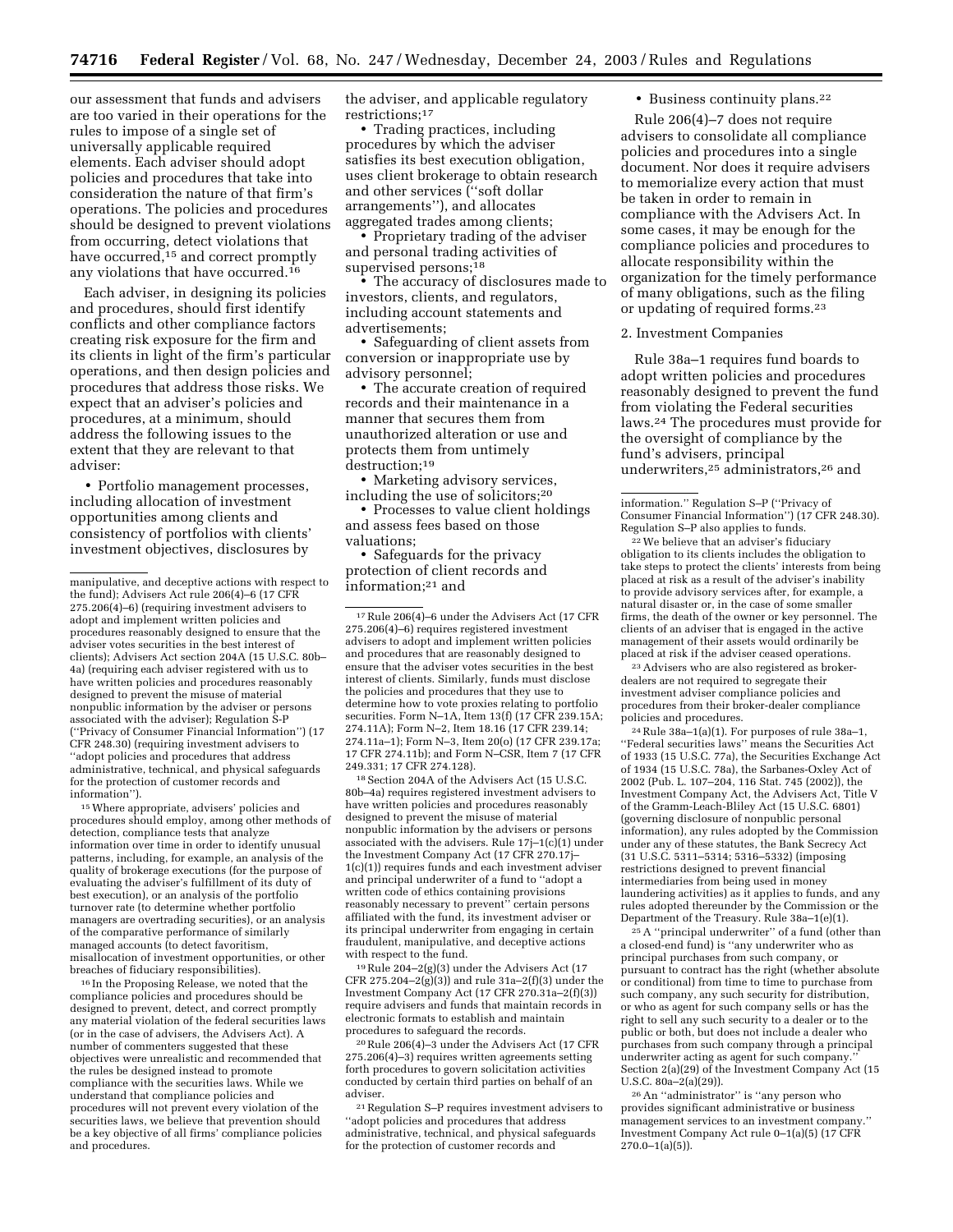transfer agents 27 (collectively, ''service providers'') through which the fund conducts its activities.28

a. *Service Providers.* Most of the operations of funds are carried out by service providers, which have their own compliance policies and procedures. Commenters pointed out that the proposed rule appeared to require a fund to adopt, as its own, the policies and procedures of its service providers.29 The final rule requires fund boards to approve the policies and procedures of fund service providers, and requires the fund's policies and procedures to include provisions for the fund to oversee compliance by its service providers.

Rule 38a–1 provides fund complexes with flexibility so that each complex may apply the rule in a manner best suited to its organization.<sup>30</sup> A fund complex could, for example, adopt compliance policies and procedures that encompass the activities of the funds, the adviser and affiliated underwriters and transfer agents, while approving the policies and procedures of other service providers, such as subadvisers, over which it has oversight responsibility under the rule. Another fund complex could adopt policies and procedures that would cover solely activities of the funds, and could approve the policies and procedures of each of its service providers.

b. *Board Approval.* Rule 38a–1 requires a fund's board, including a majority of its independent directors, to approve the policies and procedures of the fund and each of its service

28 In this release, we use the term ''service provider'' to refer only to a fund's advisers, principal underwriters, administrators, and transfer agents. By limiting the term in this manner, we are not lessening a fund's obligation to consider compliance as part of its decision to employ other entities, such as pricing services, auditors, and custodians.

29Some commenters urged us to permit funds to simply rely on their service providers' policies and procedures. We have not adopted this suggestion because it would permit funds and their boards to absolve themselves of responsibility for compliance activities of the service providers through which funds conduct most of their activities.

30 In this release, we use the term ''fund complex'' to mean a group of funds that share a compliance program and a common investment adviser and/or distributor.

providers.31 The approval must be based on a finding by the board that the policies and procedures are reasonably designed to prevent violation of the Federal securities laws by the fund and its service providers.32

Some commenters expressed concern that the rule would require directors to review lengthy compliance manuals and devote considerable time at each meeting to approving numerous amendments. Directors may satisfy their obligations under the rule by reviewing summaries of compliance programs prepared by the chief compliance officer, legal counsel or other persons familiar with the compliance programs. The summaries should familiarize directors with the salient features of the programs (including programs of service providers) and provide them with a good understanding of how the compliance programs address particularly significant compliance risks.33

In considering whether to approve a fund's or service provider's compliance policies and procedures, boards should consider the nature of the fund's exposure to compliance failures. In the case of a money market fund, for example, the board should consider whether the policies and procedures sufficiently address the fund's compliance with rule 2a–7.34 Boards should also consider the adequacy of the policies and procedures in light of their recent compliance experiences, which may demonstrate weaknesses in the fund or service provider's compliance programs. We urge boards

32Rule 38a–1(a)(2). In response to comments seeking clarification of the board's responsibilities, we have added language to the rule text explicitly stating the basis for approval. If the policies and procedures of a service provider are included within the policies and procedures adopted by the fund, separate approval by the board is not required. A fund that is approving policies and procedures of service providers is required to make findings only with respect to activities of the service provider that could affect the fund.

33Rule 38a–1 does not require fund boards to approve amendments to policies and procedures of the fund or its service providers. Such a requirement would, as commenters pointed out, inundate fund boards with review of minor changes and detract from their ability to address significant responsibilities committed to them by the Act and our rules. Moreover, such a requirement could delay funds and their service providers from making needed changes. Instead, the rule requires the fund's chief compliance officer to discuss material changes to the compliance policies and procedures in his or her annual report to the fund board. Rule 38(a)–1(a)(4)(iii)(A). As we note below, however, serious compliance issues must be raised with the board immediately. *See infra* note 83. 34 17 CFR 270.2a–7.

to also consider best practices used by other fund complexes, and to consult with fund counsel (and independent directors with their counsel), compliance specialists and other experts familiar with compliance practices successfully employed by similar funds or service providers.

The Commission understands that, in some cases, the fund may employ the services of a service provider that is not an affiliated person of the fund, such as a transfer agent or administrator, and that provides similar services to a large number of funds. In such cases, it may be impractical for the fund or its compliance officer to directly review all of the service provider's policies and procedures. In such cases, we will consider a fund's policies and procedures to have satisfied the requirements of this rule if the fund uses a third-party report on the service provider's procedures instead of the procedures themselves when the board is evaluating whether to approve the service provider's compliance program.35 The third-party report must describe the service provider's compliance program as it relates to the types of services provided to the fund, discuss the types of compliance risks material to the fund, and assess the adequacy of the service provider's compliance controls.36

c. *Policies and Procedures.* Funds' or their advisers' policies and procedures should address the issues we identified for investment advisers above.37 In

36*See, e.g.*, Codification of Accounting Standards and Procedures, Statement on Auditing Standards No. 70, Reports on Processing of Transactions by Service Organizations (American Inst. of Certified Public Accountants).

37*See supra* text accompanying notes 17 through 22. Funds are also subject to requirements to maintain written compliance policies and procedures in certain of our rules. The new rules do not supplant these requirements. *See, e.g.*, Investment Company Act rules 2a–7(c)(7) (17 CFR 270.2a–7(c)(7)) (requiring boards of money market funds to establish written procedures ''reasonably designed \* \* \* to stabilize the money market fund's net asset value per share'') and 17j–1(c)(1) (17 CFR 270.17j-1(c)(1)) (requiring funds to "adopt" a written code of ethics containing provisions reasonably necessary to prevent'' certain persons affiliated with the fund, its investment adviser or Continued

<sup>27</sup>Section 3(a)(25) of the Securities Exchange Act of 1934 (15 U.S.C. 78c–(3)(a)(25)) defines a ''transfer agent'' as ''any person who engages on behalf of an issuer of securities or on behalf of itself as an issuer of securities in (A) countersigning such securities upon issuance; (B) monitoring the issuance of such securities with a view to preventing unauthorized issuance, a function commonly performed by a person called a registrar; (C) registering the transfer of such securities; (D) exchanging or converting such securities; or (E) transferring record ownership of securities by bookkeeping entry without physical issuance of securities certificates.''

<sup>31</sup> In this release, we refer to directors who are not ''interested persons'' of the fund as ''independent directors.'' Section 2(a)(19) identifies persons who are ''interested persons'' of a fund. 15 U.S.C. 80a–  $2(a)(19)$ .

<sup>35</sup> In these limited circumstances, we would also consider the fund to have satisfied the rule's requirement with regard to annual review of service providers, as discussed in section II.B.2. of this release, *supra,* and with respect to the chief compliance officer's annual report with regard to service providers, as discussed in section II.C.2. of this release, *supra,* if such reviews and reports use such third-party reports provided to the fund no less than annually. If the fund uses such reports for its approval of a service provider's compliance program or the annual review or reporting on the program, the fund must also gather and take into account other relevant information, such as its experience with the service provider.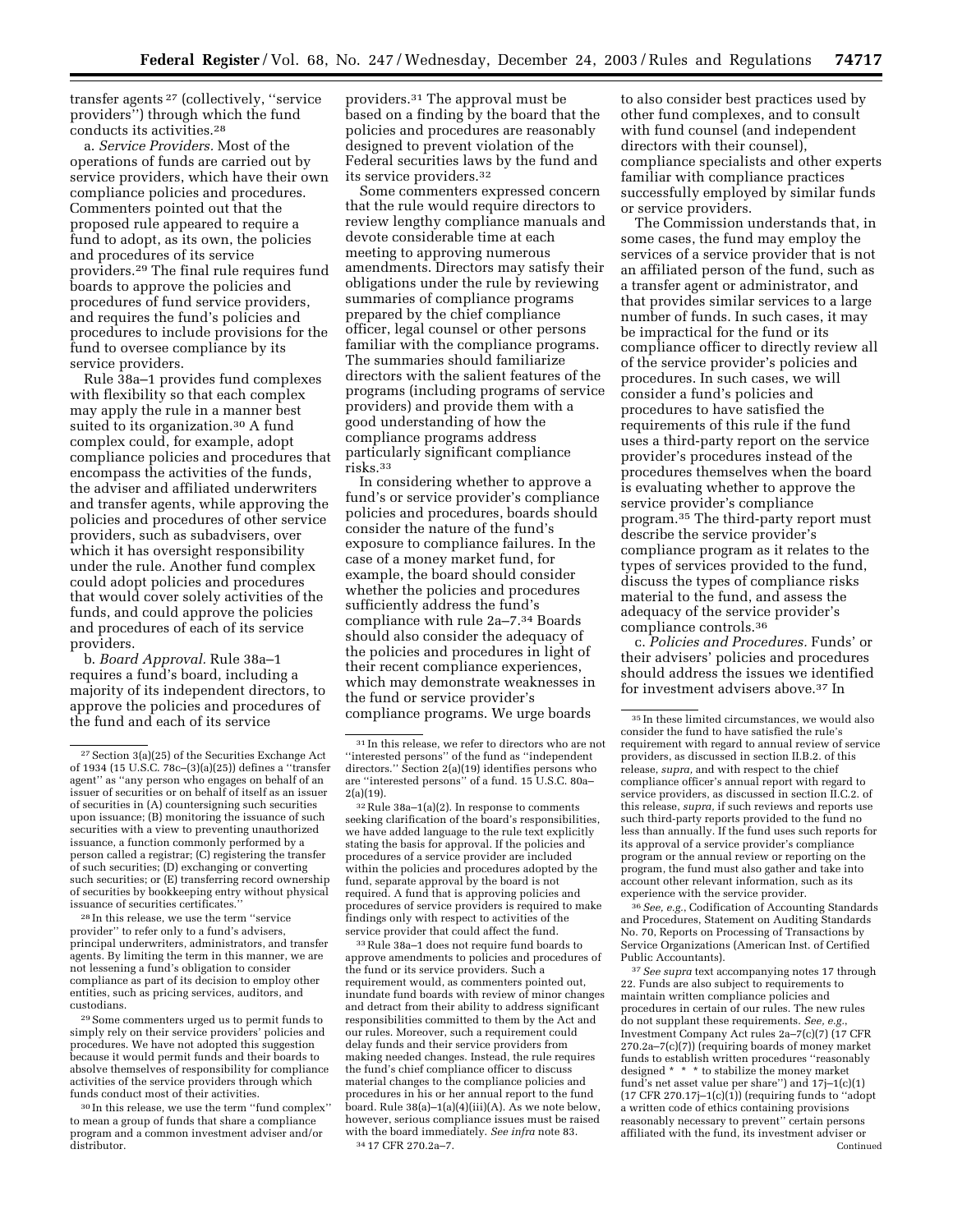addition, we expect policies and procedures of funds (or fund service providers) to cover certain other critical areas. In light of our recent enforcement actions against a number of fund managers and service providers,<sup>38</sup> we are taking this opportunity to review the application of these policies and procedures to several important areas of compliance with the Federal securities laws by funds and their service providers.

• *Pricing of portfolio securities and fund shares.* The Investment Company Act requires funds to sell and redeem their shares at prices based on their current net asset value, and to pay redemption proceeds promptly.39 The Investment Company Act requires funds to calculate their net asset values using the market value of their portfolio securities when market quotations for those securities are ''readily available,'' and, when a market quotation for a portfolio security is not readily available, by using the fair value of that security, as determined in good faith by the fund's board.40 These pricing requirements are critical to ensuring fund shares are purchased and redeemed at fair prices and that shareholder interests are not diluted.

When fund shares are mispriced, short-term traders have an arbitrage opportunity they can use to exploit a fund and disadvantage the fund's longterm investors by extracting value from the fund without assuming any significant investment risk. Mispricing

38*See supra* notes 6 and 7 and accompanying text.

39Section 22(e) of the Investment Company Act generally prohibits mutual funds from suspending the right of redemption and prohibits funds from postponing the payment of redemption proceeds for more than seven days. 15 U.S.C. 80a–22(e). Rule 22c–1(b) under the Act generally requires that a fund's net asset value be computed at least once daily, Monday through Friday, at a time or times specified by the fund's board of directors. 17 CFR  $270.22c - 1(b)$ .

40Section 2(a)(41) of the Investment Company Act and rule 2a41–1 (17 CFR 270.2a41–1).

may occur with respect to portfolio securities traded on a foreign market that closes before the time at which the fund prices its shares.<sup>41</sup> If an event affecting the value of the portfolio securities occurs *after* the foreign market closes but *before* the fund prices its shares, the foreign market closing price for the portfolio security will not reflect the correct current value of those securities when the fund prices its shares. In 1984, we stated that, in these circumstances, a fund ''*must*, to the best of its ability, determine the fair value of the securities, as of the time'' that the fund prices its shares.<sup>42</sup> We believe that funds that fail to fair value their portfolio securities under such circumstances may violate rule 22c–1 under the Investment Company Act.43 Fund directors who countenance such practices fail to comply with their statutory valuation obligations 44 and fail to fulfill their fiduciary obligation to protect fund shareholders. Accordingly, rule 38a–1 requires funds to adopt policies and procedures that require the fund to monitor for circumstances that may necessitate the use of fair value prices; establish criteria for determining when market quotations are no longer reliable for a particular portfolio security;45 provide a methodology or

42Pricing of Redeemable Securities for Distribution, Redemption, and Repurchase, Investment Company Act Release No. 14244 (Nov. 21, 1984) (49 FR 46558 (Nov. 21, 1984)), at n. 7 (emphasis added) (proposing amendments to rule 22c–1). Subsequent to the issuance of this release, our staff has reminded funds of their fair valuation obligations. In 1999 and 2001, the Division of Investment Management issued interpretive letters elaborating on funds' obligations under sections 2(a)(41) of the Investment Company Act and rule 22c–1 (17 CFR 270.22c–1) thereunder. Letter from Douglas Scheidt, Associate Director and Chief Counsel, SEC Division of Investment Management, to Craig S. Tyle, General Counsel, Investment Company Institute (Dec. 8, 1999) (*http:// www.sec.gov/divisions/investment/guidance/ tyle120899.htm*); letter from Douglas Scheidt, Associate Director and Chief Counsel, SEC Division of Investment Management, to Craig S. Tyle, General Counsel, Investment Company Institute (Apr. 30, 2001) (*http://www.sec.gov/divisions/ investment/guidance/tyle043001.htm*).

43 17 CFR 270.22c–1.

44Section 2(a)(41) (15 U.S.C. 80a–2(a)(41)) of the Investment Company Act.

45 In some cases, funds have adopted policies and procedures requiring the use of fair value pricing in circumstances when prices may be affected by events subsequent to the close of trading, but have established criteria that result in infrequent use of fair value pricing, which provides an opportunity

methodologies by which the fund determines the current fair value of the portfolio security;46 and regularly review the appropriateness and accuracy of the method used in valuing securities, and make any necessary adjustments.47

• *Processing of fund shares.* Our rules require forward pricing of fund shares.48 An investor submitting a purchase order or redemption request must receive the price next calculated after receipt of the purchase order or redemption request.49 Accordingly, rule 38a–1 requires that a fund have in place procedures that segregate investor orders received before the fund prices its shares (which will receive that day's price) from those that were received after the fund prices its shares (which will receive the following day's price).50 Because fund purchase and redemption orders are ultimately transmitted to transfer agents engaged by the fund, we have expanded the service providers covered by the rule to include transfer agents.

Many funds today have contractual provisions with transfer agents and other intermediaries that obligate those

46 In determining fair value, some funds use correlations between the exchange prices of foreign securities and other appropriate instruments or indicators, such as relevant indices, American Depository Receipts, and futures contracts. Software developed by vendors is today available to assist funds to determine the fair value of portfolio securities.

47 In a companion release, we are proposing to amend funds' disclosure requirements with respect to the use and the effects of fair value pricing. *See* Section II.B of Companion Disclosure Release, *supra* note 8.

48Rule 22c–1(a) (17 CFR 270.22c–1(a)). 49 *Id.* We adopted the forward pricing requirement in 1968 to eliminate so-called ''backward pricing'' that permitted sales and purchases of fund shares at a stated price. We concluded that backward pricing resulted in dilution of the value of fund shares, and that it disrupted fund management by encouraging shortterm trading in funds by speculators seeking to take advantage of fund prices that did not reflect the current value of the fund portfolio. Adoption of Rule 22c–1 under the Investment Company Act of 1940 Prescribing the Time Pricing of Redeemable Securities for Distribution, Redemption, and Repurchase, and Amendment of Rule 17a–3(a)(7) under the Securities Exchange Act of 1934 Requiring Dealers to Time-Stamp Orders, Investment Company Act Release No. 5519 (Oct. 16, 1968) (33 FR 16331 (Nov. 7, 1968)).

50Rule 38a–1(a)(1). In most cases, we expect these matters will be addressed by the policies and procedures of fund transfer agents. *See* Companion Late Trading Release, *supra* note 8, for a detailed discussion of how fund share transactions are processed by intermediaries.

its principal underwriter from engaging in certain fraudulent, manipulative, and deceptive actions with respect to the fund); Form N–1A, Item 13(f) (17 CFR 239.15A; 274.11A) (requiring funds to disclose the policies and procedures that they use to determine how to vote proxies relating to portfolio securities); 31 CFR 103.130(c) (requiring funds to develop an anti-money laundering program, which includes the establishment and implementation of ''policies, procedures, and internal controls reasonably designed to prevent the mutual fund from being used for money laundering or the financing of terrorist activities and to achieve compliance with the applicable provisions of the Bank Secrecy Act and the implementing regulations thereunder''); Regulation S–P (''Privacy of Consumer Financial Information'') (17 CFR 248.30) (requiring funds to ''adopt policies and procedures that address administrative, technical, and physical safeguards for the protection of customer records and information'').

<sup>41</sup>Mispricing may also occur when a domestic trading market in a security closes before the time the fund prices its shares, or when market quotations for a security are not reliable because, *e.g.*, sales have been infrequent or there is a thin market in the security. *See* Accounting Series Release No. 118 (Dec. 23, 1970) (35 FR 19986 (Dec. 31, 1970)). Thus, in addition to monitoring for events that may necessitate fair value pricing, funds must pay attention to circumstances that would suggest the need for using fair value pricing.

for price arbitrage. *See, e.g.*, Susan Lee, *The Dismal Science: The Feeling's Not Mutual,* Wall St. J., Nov. 24, 2003, at A15. As we have stated previously, funds must fair value their portfolio securities whenever market quotations become unreliable. *See supra* note 42. The failure of a fund to establish sufficiently sensitive criteria for using fair value pricing should be recognizable in subsequent reviews of the accuracy of the prices used to compute the net asset value of the fund.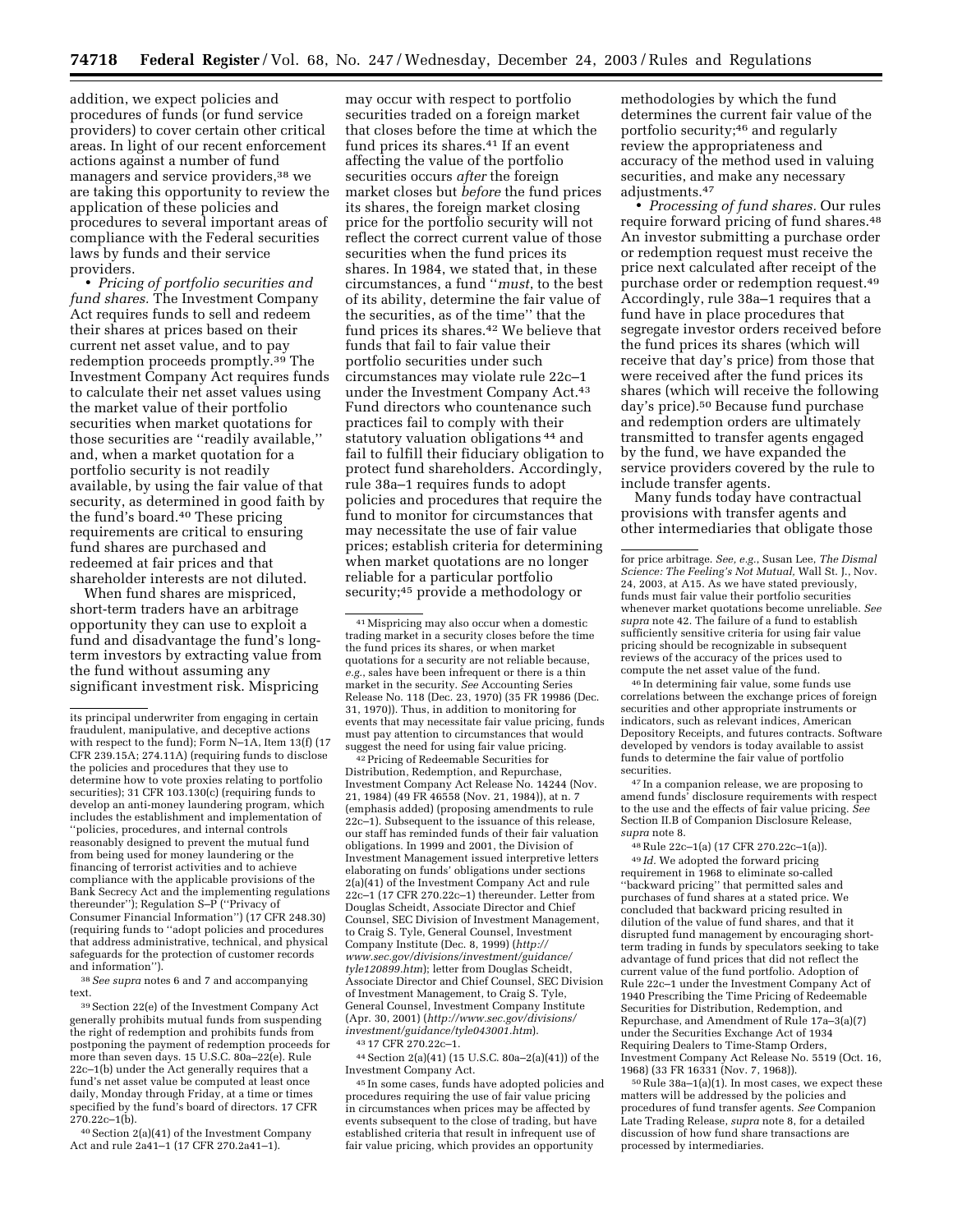parties to segregate orders received by time of receipt in order to prevent ''late trading'' based on a previously determined price. Reliance on those contractual provisions alone would be insufficient to meet the requirements of the new rule.51 Funds should not only approve and periodically review the policies and procedures of transfer agents, as required by the rule, but should also take affirmative steps to protect themselves and their shareholders against late trading by obtaining assurances that those policies and procedures are effectively administered.52

• *Identification of Affiliated Persons.* To prevent self-dealing and overreaching by persons in a position to take advantage of the fund, the Investment Company Act prohibits funds from entering into certain transactions with affiliated persons.<sup>53</sup> Funds should have policies and procedures in place to identify these persons and to prevent unlawful transactions with them.

• *Protection of Nonpublic Information.* The federal securities laws

52We discuss methods funds can use to oversee such policies and procedures later in this Adopting Release, in connection with the chief compliance officer's oversight of service providers. *See infra* text accompanying footnote 91.

53*See, e.g.*, section 17(a) (15 U.S.C. 80a–17(a)) (prohibiting first and second-tier affiliates of a fund from borrowing money or other property from, or selling or buying securities or other property to or from the fund, or any company that the fund controls); section  $17\text{(d)}$  (15 U.S.C. 80a–17(d)) (making it unlawful for first- and second-tier affiliates of a fund, the fund's principal underwriters, and affiliated persons of the fund's principal underwriters, acting as principal, to effect any transaction in which the fund or a company controlled by the fund is a joint or a joint and several participant in contravention of Commission rules); rule 17d–1(a) (270 CFR 270.17d–1(a)) (prohibiting first- and second-tier affiliates of a fund, the fund's principal underwriter, and affiliated persons of the fund's principal underwriter, acting as principal, from participating in or effecting any transaction in connection with any joint enterprise or other joint arrangement or profit-sharing plan in which any such fund or company controlled by a fund is a participant unless an application regarding such enterprise, arrangement or plan has been filed with the Commission and has been granted); section 10(f) (15 U.S.C. 80a-10(f)) (prohibiting a fund from purchasing securities in a primary offering if certain affiliated persons of the fund are members of the underwriting or selling syndicate); section 17(e) (15 U.S.C. 80a–17(e)) (limiting the remuneration that first- and second-tier affiliates of a fund may receive in transactions involving the fund, and companies that the fund controls); and section  $12(d)(3)(15)$ U.S.C. 80a–12(d)(3)) and rule 12d3–1 (270 CFR 270.12d3–1) (together prohibiting a fund from acquiring securities issued by, among others, its own investment adviser).

prohibit insider trading, and section 204A of the Advisers Act requires advisers (including advisers to funds) to establish, maintain, and enforce written policies and procedures reasonably designed to prevent the adviser or any of its associated persons from misusing material, nonpublic information. Fund advisers should incorporate their section 204A policies into the policies required by rule 38a–1. These policies typically include prohibitions against trading portfolio securities on the basis of information acquired by analysts or portfolio managers employed by the investment adviser. A fund's compliance policies and procedures should also address other potential misuses of nonpublic information, including the disclosure to third parties of material information about the fund's portfolio,54 its trading strategies,55 or pending transactions, and the purchase or sale of fund shares by advisory personnel based on material, nonpublic information about the fund's portfolio.<sup>56</sup>

54 In a companion release, we are proposing to require funds to disclose their policies and procedures with respect to the disclosure of fund portfolio holdings. *See* Section II.C of Companion Disclosure Release, *supra* note 8.

55Thus, funds' and investment advisers' policies and procedures should preclude fund or advisory personnel from divulging a fund's portfolio schedule that has not been made generally available to the public. Divulging portfolio holdings to selected third parties is permissible only when the fund has legitimate business purposes for doing so and the recipients are subject to a duty of confidentiality. *See, e.g.*, Selective Disclosure and Insider Trading, Securities Act Release No. 7881 at text accompanying n. 29 (Aug. 15, 2000) (65 FR 51716 (Aug. 24, 2000)) (noting that ''issuers and their officials may properly share material nonpublic information with outsiders, for legitimate business purposes, when the outsiders are subject to duties of confidentiality''). *See also Dirks* v. *SEC,* 463 U.S. 646, 655 at n. 14 (1983) (''Under certain circumstances, such as where corporate information is revealed legitimately to an underwriter, accountant, lawyer, or consultant working for the corporation, these outsiders may become fiduciaries of the shareholders. The basis for recognizing this fiduciary duty is not simply that such persons acquired nonpublic corporate information, but rather that they have entered into a special confidential relationship in the conduct of the business of the enterprise and are given access to information solely for corporate purposes.'') (citations omitted). We understand that many funds provide portfolio information in response to requests by rating agencies and similar organizations only after receiving written assurances that the information will be kept confidential and that persons with access to the information will not use the information to trade securities.

56We urge funds and advisers to require persons who have access to nonpublic information to trade securities of the fund exclusively through identifiable accounts to enable the fund to monitor for excessive, short-term trading. Alternatively, although not required by section 17(j) of the Investment Company Act (15 U.S.C. 80a–17(j)) or rule 17j-1 (17  $CFR 270.17$ j-1), funds and advisers should consider amending their codes of ethics to cover, and thus require reporting of, trades by persons who have access to nonpublic information

• *Compliance with Fund Governance Requirements.* A fund's board plays an important role in overseeing fund activities to ensure that they are being conducted for the benefit of the fund and its shareholders. Fund boards, among other things, are tasked with approving the fund's advisory contracts,57 underwriting agreements,58 and distribution plans.59 The Investment Company Act requires that fund boards of directors be elected by fund shareholders,<sup>60</sup> and that a certain percentage be ''independent directors.''61 To rely on many of our exemptive rules, independent directors must constitute a majority of the board, must be selected and nominated by other independent directors, and if they hire legal counsel, that counsel must be an independent legal counsel.62

The consequences of failing to meet the Investment Company Act's governance requirements are severe.63 Therefore, a fund's policies and procedures should be designed to guard against, among other things, an

about the portfolio, including information about the accuracy of the prices of portfolio securities used to calculate net asset value.

57Sections 15(a) and (c) of the Investment Company Act (15 U.S.C. 80a–15(a) and (c)).

 $^{58}\rm{Sections}$  15(b) and (c) of the Investment Company Act (15 U.S.C. 80a–15(b) and (c)).

59Section 12(b) of the Investment Company Act (15 U.S.C. 80a–12(b)) and rule 12b–1(b)(2) (17 CFR  $270.12b - 1(b)(2)$ 

60Section 16(a) of the Investment Company Act (15 U.S.C. 80a–16(a)).

61Section 10(a) of the Investment Company Act (15 U.S.C. 80a–10(a)) (prohibiting more than 60 percent of a fund's directors from being interested persons of the fund); section 10(b)(2) of the Investment Company Act (15 U.S.C. 80a–10(b)(2)) (requiring, in effect, that independent directors comprise a majority of a fund's board if the fund's principal underwriter is an affiliate of the fund's investment adviser); section 15(f)(1) of the Investment Company Act (15 U.S.C. 80a–15(f)(1)) (providing a safe harbor for the sale of an advisory business if directors who are not interested persons of the investment adviser constitute at least 75 percent of a fund's board for at least three years following the assignment of the advisory contract). *See also* rule 6e–3(T)(b)(15) (17 CFR 270.6e– 3(T)(b)(15)) (exempting certain funds underlying insurance products from various Investment Company Act provisions provided that independent directors constitute a majority of the boards of those funds).

62*See* rule 10f–3 (17 CFR 270.10f–3), rule 12b– 1 (17 CFR 270.12b–1), rule 15a–4 (17 CFR 270.15a– 4), rule 17a–7 (17 CFR 270.17a–7), rule 17d–1(d)(7) (17 CFR 270.17d–1(d)(7)), rule 17e–1 (17 CFR 270.17e–1), rule 17g–1(j) (17 CFR 270.17g–1(j)), rule 18f–3 (17 CFR 270.18f–3), and rule 23c–3 (17 CFR 270.23c–3). *See also* rule 0–1(a)(6) (17 CFR 270.0– 1(a)(6)) (defining ''independent legal counsel'').

63*See, e.g.*, In re Charles G. Dyer, Investment Company Act Release No. 25107 (Aug. 9, 2001) and SEC v. Centurion Growth Fund, No. 94–8199–CIV– UNGARO–BENAGES, (S.D. Fla. Apr. 22, 1994), Litigation Release No. 14063 (Apr. 28, 1994) (56 SEC Docket 1776).

<sup>51</sup> In a companion release, we are proposing amendments to rule 22c–1 under the Investment Company Act that would eliminate the need for funds and their transfer agents to rely on the segregation of orders by fund intermediaries other than a registered transfer agent or clearing agency. *See* Companion Late Trading Release, *supra* note 8.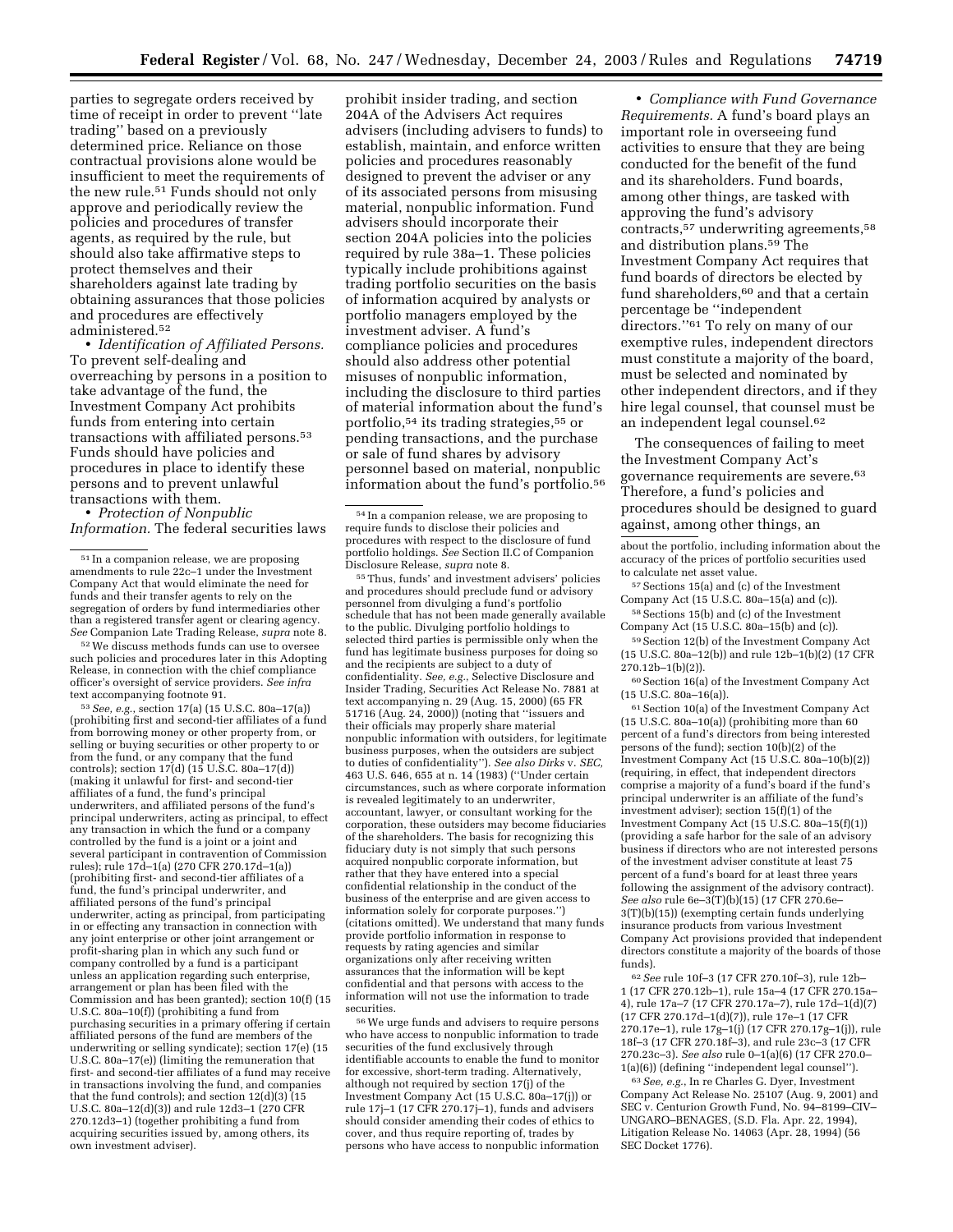improperly constituted board,<sup>64</sup> the failure of the board to properly consider matters entrusted to it, and the failure of the board to request and consider information required by the Investment Company Act from the fund adviser and other service providers.65

• *Market Timing.* In a companion release today, we are proposing amendments to our mutual fund disclosure rules to require funds to disclose their policies on ''market timing,'' *i.e.*, the excessive short-term trading of mutual fund shares that may be harmful to the fund.<sup>66</sup> Many funds' prospectuses already disclose market timing policies, and failure to adhere to those disclosed policies violates the antifraud provisions of the Federal securities laws.67 Moreover, a fund adviser that waives or disregards those policies for the benefit of itself or a third party has breached its fiduciary responsibilities to the fund.68 Thus, under rule 38a–1 a fund must have procedures reasonably designed to

65Section 15(c) requires fund directors ''to request and evaluate \* \* \* such information as may reasonably be necessary to evaluate the terms of any contract whereby a person undertakes regularly to serve or act as investment adviser of such company.'' A board that fails to acquire sufficient information about the advisory fee and other fund expenses will be unable to negotiate effectively on behalf of the fund. As a result, the fund may pay a higher than necessary advisory fee, fail to benefit from economies of scale as a result of insufficient breakpoints in the advisory fee, or bear too many operating expenses.

66*See* Section II.A. of the Companion Disclosure Release, *supra* note 8.

67Failure to adhere to statements made in the prospectus may render the prospectus disclosure materially misleading and thus violate provisions of the Federal securities laws that prohibit fraud. *See, e.g.*, section 17(a) of the Securities Act (15 U.S.C. 77q), section 10(b) of the Securities Exchange Act (15 U.S.C. 78j) and rule 10b–5 (17 CFR 240.10b–5) thereunder, and section 34(b) of the Investment Company Act (15 U.S.C. 80a–33(b)).

68An investment adviser has a fiduciary duty to act in the best interests of a fund it advises. Section 206 under the Advisers Act (15 U.S.C. 80b–6) and section 36(a) under the Investment Company Act (15 U.S.C. 80a–35(a)). *See also Rosenfeld* v. *Black,* 445 F.2d 1337 (2d Cir. 1971); *Brown* v. *Bullock,* 194 F. Supp. 207, 229, 234 (S.D.N.Y.), aff'd, 294 F.2d 415 (2d Cir. 1961); In re Provident Management Corp., Securities Act Release No. 5115 (Dec. 1, 1970) at text accompanying note 12.

ensure compliance with its disclosed policies regarding market timing. These procedures should provide for monitoring of shareholder trades or flows of money in and out of the funds in order to detect market timing activity, and for consistent enforcement of the fund's policies regarding market timing.69 If the fund permits any waivers of those policies, the procedures should be reasonably designed to prevent waivers that would harm the fund or its shareholders or subordinate the interests of the fund or its shareholders to those of the adviser or any other affiliated person or associated person of the adviser. In this regard, we strongly urge fund boards to require fund advisers, or other persons authorized to waive market timing policies, to report to the board at least quarterly all waivers granted, so that the board can determine whether the waivers were proper.

# *B. Annual Review*

#### 1. Investment Advisers

Rule 206(4)–7 requires each registered adviser to review its policies and procedures annually to determine their adequacy and the effectiveness of their implementation.70 The review should consider any compliance matters that arose during the previous year, any changes in the business activities of the adviser or its affiliates, and any changes in the Advisers Act or applicable regulations that might suggest a need to revise the policies or procedures. For example, an adviser that is acquired by a broker-dealer or by the corporate parent of a broker-dealer should assess whether its policies and procedures are adequate to guard against the conflicts that arise when the adviser uses that broker-dealer to execute client transactions, or invests client assets in funds or other securities distributed or underwritten by the broker-dealer.

Although the rule requires only annual reviews, advisers should consider the need for interim reviews in response to significant compliance events, changes in business arrangements, and regulatory developments. For example, we expect all registered advisers will begin reviewing their policies and procedures in light of our adoption of these rules.

### 2. Investment Companies

Similarly, rule 38a–1 requires a fund to review its policies and procedures, as well as those of its service providers, annually.71 The rule does not require a fund board to conduct the review; the board would, however, have the benefit of the review in the report submitted by the compliance officer. We expect all funds will begin reviewing their compliance policies and procedures currently, not only in light of the adoption of these rules, but also in light of the recent revelations of unlawful practices involving fund market timing, late trading, and improper disclosures and use of nonpublic portfolio information.

#### *C. Chief Compliance Officer*

#### 1. Investment Advisers

Rule 206(4)–7 requires each adviser registered with the Commission to designate a chief compliance officer to administer its compliance policies and procedures.72 An adviser's chief compliance officer should be competent and knowledgeable regarding the Advisers Act and should be empowered with full responsibility and authority to develop and enforce appropriate policies and procedures for the firm.73 Thus, the compliance officer should have a position of sufficient seniority and authority within the organization to compel others to adhere to the compliance policies and procedures.74

71Rule 38a–1(a)(3).

73Having the title of chief compliance officer does not, in and of itself, carry supervisory responsibilities. Thus, a chief compliance officer appointed in accordance with rule 206(4)–7 (or rule 38a–1) would not necessarily be subject to a sanction by us for failure to supervise other advisory personnel. A compliance officer who does have supervisory responsibilities can continue to rely on the defense provided for in section 203(e)(6) of the Advisers Act (15 U.S.C. 80b–3(e)(6)). Section 203(e)(6) provides that a person shall not be deemed to have failed to reasonably supervise another person if: (i) The adviser had adopted procedures reasonably designed to prevent and detect violations of the federal securities laws; (ii) the adviser had a system in place for applying the procedures; and (iii) the supervising person had reasonably discharged his supervisory responsibilities in accordance with the procedures and had no reason to believe the supervised person was not complying with the procedures.

74The rule does not require advisers to hire an additional executive to serve as compliance officer, but rather to designate an individual as the adviser's chief compliance officer. Several commenters who complained of the burdens this proposed requirement would impose on them

<sup>64</sup>A board lacking a sufficient number of disinterested directors, for example, would be improperly constituted. To avoid this, fund procedures should provide for a process of determining that independent director candidates are not ''interested persons'' and, after their election, for a periodic reassessment that they continue not to be interested persons. *See* rule 31a– 2 (17 CFR 270.31a–2(a)(4)) under the Investment Company Act (requiring the maintenance of ''any record of the initial determination that a director is not an interested person of the investment company and each subsequent determination that the director is not an interested person \* \* \* includ[ing] any questionnaire and any other document used to determine that a director is not an interested person of the company'').

<sup>69</sup>*See, e.g.*, C. Meyrick Payne, *Strengthening the Role of Mutual Fund Directors after the Canary Scandal,* Management Practice Bulletin (Oct. 2003) (*http://www.mfgovern.com/reports/ 2*\_*canaryscandal.html*) (explaining that ''periodic sales and redemption data'' are useful for detecting practices such as late trading and market timing). 70Rule 206(4)–7(b).

 $72$  Rule 206(4)-7(c). We are also making a technical amendment to the item related to chief compliance officers on Form ADV, the registration form that advisers use to register with us under the Advisers Act. Form ADV, Part 1, Schedule A, Item 2(a) (17 CFR 279.1). The revision requires each registered adviser and each applicant for registration as an adviser to identify a *single* compliance officer.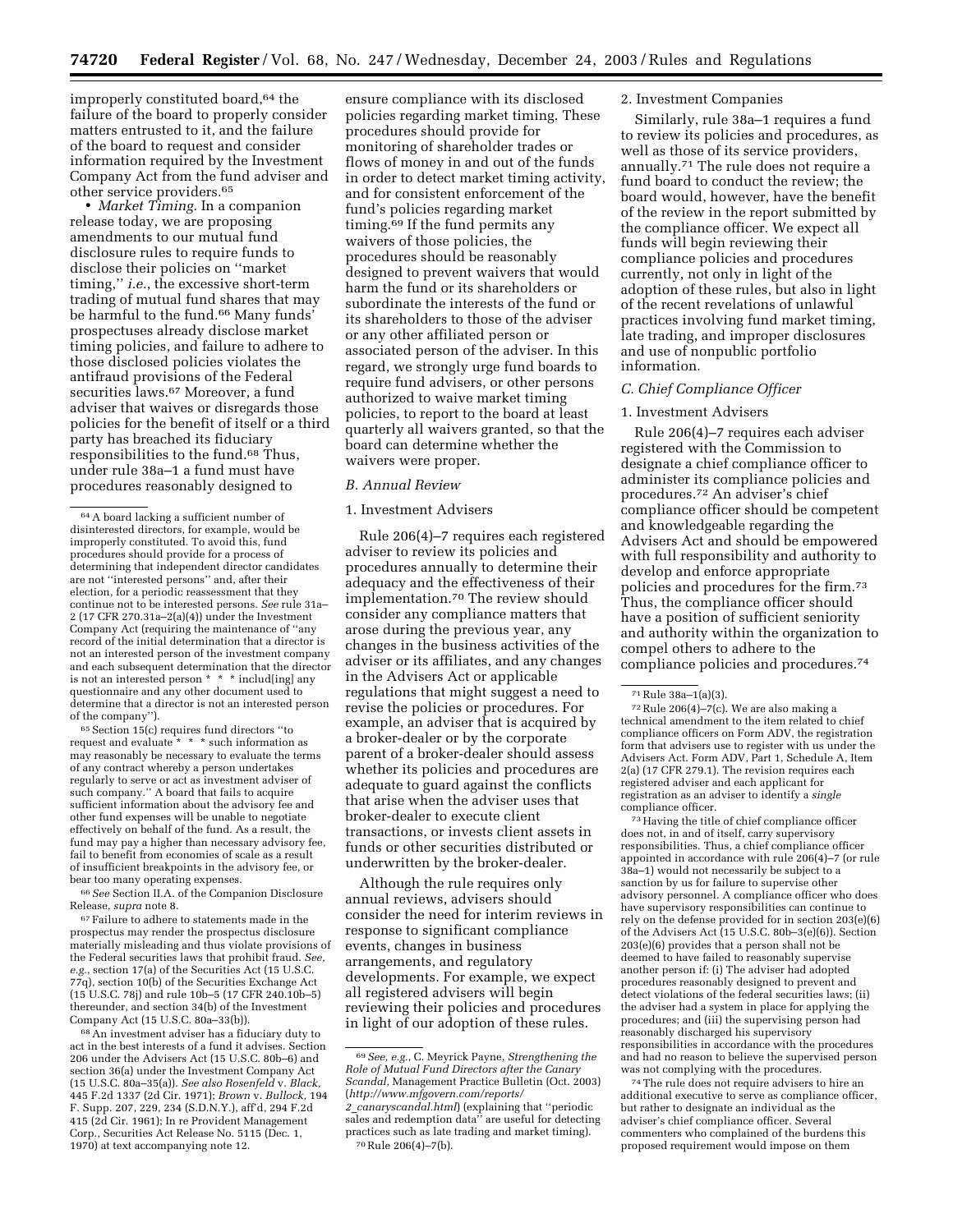#### 2. Investment Companies

Rule 38a–1 requires each fund to appoint a chief compliance officer who is responsible for administering the fund's policies and procedures approved by the board under the rule.75 A fund's chief compliance officer should be competent and knowledgeable regarding the Federal securities laws and should be empowered with full responsibility and authority to develop and enforce appropriate policies and procedures for the fund. The chief compliance officer of a fund, like the chief compliance officer of an investment adviser, should have sufficient seniority and authority to compel others to adhere to the compliance policies and procedures.

The rule contains several provisions, some of which were not included in our proposal, designed to promote the independence of the chief compliance officer from the management of the fund.76 First, the chief compliance officer will serve in her position at the pleasure of the fund's board of directors, which can remove her if it loses confidence in her effectiveness. The fund board (including a majority of independent directors) must approve the designation of the chief compliance officer, and must approve her compensation (or any changes in her compensation).77 The board (including a majority of the independent directors) can remove the chief compliance officer from her responsibilities at any time,78

76 In the Proposing Release we requested comment on whether the chief compliance officer should be a senior manager of the fund because such a person would be in a better position to compel compliance with the fund's policies and procedures, and would less likely be intimidated in the performance of her duties. We are not adopting such a requirement because, as several commenters pointed out to us, it is very difficult to ascertain who is a ''senior manager'' in some organizations. Instead, we have described the authority we believe an individual must possess to be designated as a chief compliance officer, and have added a provision to the rule making it unlawful to exert undue influence on the chief compliance officer in the performance of her duties (*see infra* text accompanying note 86).

 $77$  Rule  $38a-1(a)(4)(i)$ . These requirements were not included in proposed rule 38a–1. Compensation would include any bonus. In approving a change in compensation, the board should assure itself that the chief compliance officer is not denied any customary cost of living increase or any full customary bonus and that fund managers are not otherwise retaliating against the chief compliance officer for having informed the board of a compliance failure or for having taken aggressive actions to ensure compliance with the federal securities laws by the fund or service provider.

78Rule 38a–1(a)(4)(ii).

and can prevent the adviser or another service provider from doing so.79

Second, the chief compliance officer will report directly to the board of directors. She must annually furnish the board with a written report on the operation of the fund's policies and procedures and those of its service providers.80 The report must address, at a minimum: (i) The operation of the policies and procedures of the fund and each service provider since the last report, (ii) any material changes to the policies and procedures since the last report,81 (iii) any recommendations for material changes to the policies and procedures as a result of the annual review,82 and (iv) any material compliance matters since the date of the last report.<sup>83</sup> We have added a definition of the term ''material compliance matter'' to the rule, to clarify that the report should inform the board of those compliance matters about which the fund's board reasonably needs to know in order to oversee fund compliance.84

Third, we are requiring that the chief compliance officer meet in executive session with the independent directors at least once each year, without anyone else (such as fund management or interested directors) present.85 The executive session creates an opportunity for the chief compliance officer and the

81A change would be ''material'' in this context if it is a change that a fund director would reasonably need to know in order to oversee fund compliance.

<sup>82</sup> *Id.* The report should also discuss the fund's particular compliance risks and any changes that were made to the policies and procedures to address newly identified risks.

83Rule 38a–1(a)(4)(iii). Our proposal would have required the report to include only compliance matters that resulted in remedial action; our final rule contains no such limitation because we are concerned that a fund or its service providers might abuse the limitation and fail to impose remedial actions in order to avoid having to report a compliance failure to the board.

84Rule 38a–1(e)(2). Serious compliance issues must, of course, always be brought to the board's attention promptly, and cannot be delayed until an annual report. In addition, individual compliance matters that, taken in isolation, may not be material may collectively suggest a material compliance matter, such as a material weakness in the compliance programs of the fund or its service providers. *See, e.g.*, Personal Investment Activities of Investment Company Personnel, Investment Company Act Release No. 23958, at n. 25 (Aug. 20, 1999) (64 FR 46821 (Aug. 27, 1999)).

85Rule 38a–1(a)(4)(iv). Independent counsel to the independent directors may be present.

independent directors to speak freely about any sensitive compliance issues of concern to any of them, including any reservations about the cooperativeness or compliance practices of fund management.

Fourth, we have added a provision to protect the chief compliance officer from undue influence by fund service providers seeking to conceal their or others' non-compliance with the federal securities laws. Rule 38a–1 prohibits the fund's officers, directors, employees or its adviser, principal underwriter, or any person acting under the direction of these persons, from directly or indirectly taking any action to coerce, manipulate, mislead or fraudulently influence the fund's chief compliance officer in the performance of her responsibilities under the rule.86

The appointment of a chief compliance officer with overall responsibility for management of a fund complex's compliance program is a key element of the investor protections we are today adopting. Some commenters representing fund management companies urged us to permit funds to continue to use multiple compliance managers employed by different service providers, rely on the policies of the fund service providers, and omit the requirement that fund boards approve the compliance officer. These commenters would have us maintain funds' current approach to compliance management. Current practices, however, balkanize responsibility for fund compliance and isolate fund boards from compliance personnel, thus impeding boards' abilities to exercise their oversight responsibilities effectively. We decline to accept current practices, which we believe have contributed to the serious compliance lapses that are now the subject of our enforcement actions.

We have observed that executives at service providers have overruled their own compliance personnel because of business considerations. For example, some fund advisers have continued to permit investors with whom they had other business relationships to engage in harmful market timing in fund shares after compliance personnel and portfolio managers brought the market timing activity to their attention. These compliance personnel may not have had access to fund directors or, having been overruled by their own management,

appeared to have assumed that they would be required to hire an additional person to fill the position of chief compliance officer.

<sup>75</sup>Rule 38a–1(a)(4).

<sup>79</sup> In a change from the proposed rule, the chief compliance officer can only be discharged from her responsibilities with the approval of the board. Rule  $38a-1(a)(4)(ii)$ .

<sup>80</sup> If the fund is a unit investment trust, the fund's principal underwriter or depositor must approve the chief compliance officer, must receive all annual reports, and must approve the removal of the chief compliance officer from his or her responsibilities. Rule 38a–1(b).

<sup>86</sup>Rule 38a–1(c). This prohibition is similar to the prohibition on unduly influencing auditors found in section 303(a) of the Sarbanes-Oxley Act (Pub. L. 107–204, 116 Stat. 745 (2002)) and rule 13b2– 2(b)(1) (17 CFR 240.13b2–2(b)(1)) under the Securities Exchange Act.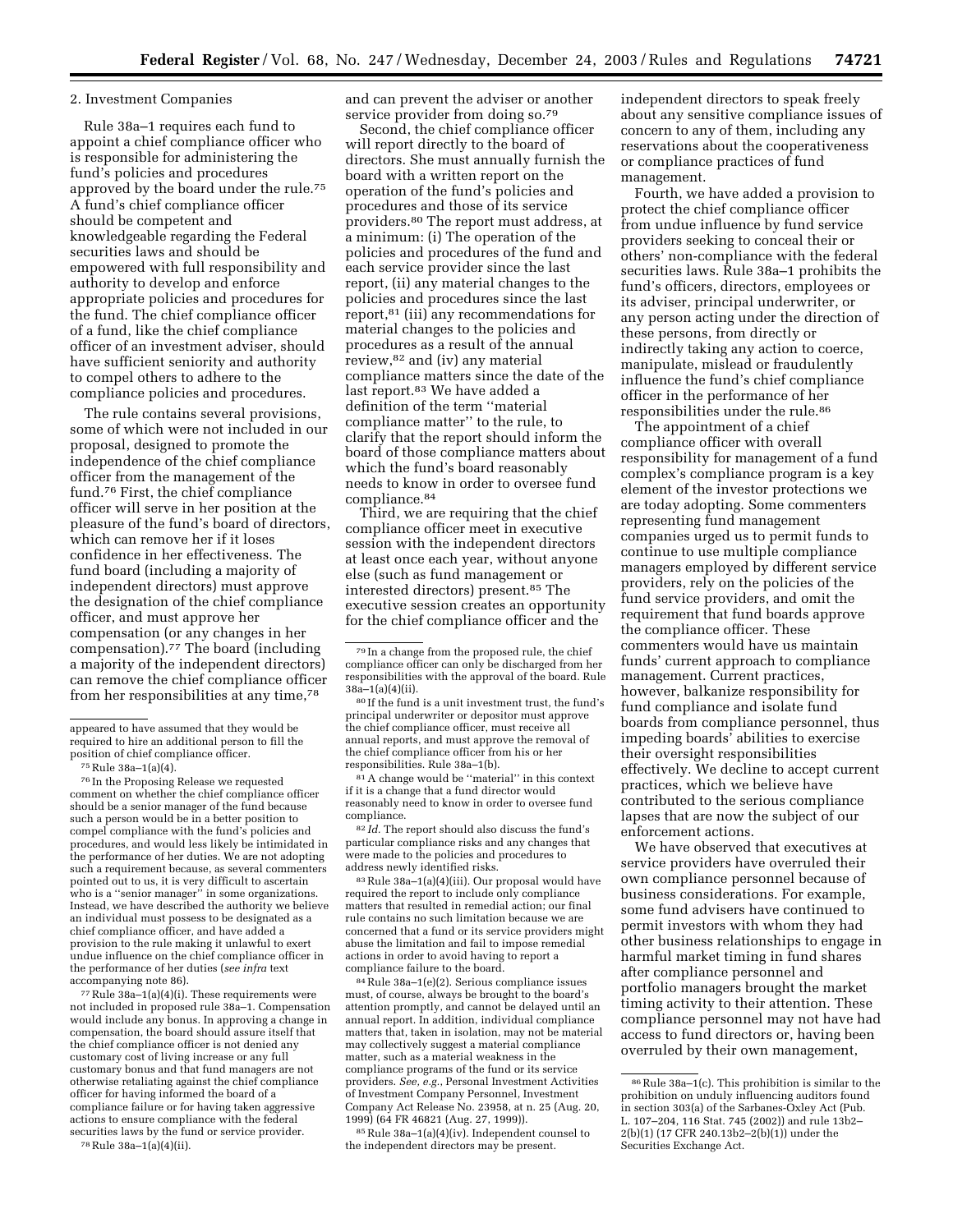may have felt they were not in a position to approach the board.

To address these concerns, rule 38a– 1 provides fund boards with direct access to a single person with overall compliance responsibility for the fund who answers directly to the board. The rule provides the board with a powerful tool to exercise its oversight responsibilities over fund compliance matters. The new rule also strengthens the hand of compliance personnel by establishing a direct line of reporting to fund boards that is not controlled by management.87 We have observed that compliance failures have occurred when a fund service provider has denied information to the fund's board, or has been less than forthright, because the service provider viewed full disclosure as detrimental to its own interests. Under the new rule, the chief compliance officer will be responsible for keeping the board apprised of significant compliance events at the fund or its service providers and for advising the board of needed changes in the fund's compliance program.

We expect that a fund's chief compliance officer will often be employed by the fund's investment adviser or administrator.88 We are not adopting a requirement that the chief compliance officer be employed by only the fund because we believe that such a provision would actually weaken her effectiveness. Funds today typically have no employees, and delegate management and administrative functions, including the compliance function, to one or more service providers. If we were to preclude the chief compliance officer from being an employee of an adviser or any other service provider, she would be divorced from all fund operations.<sup>89</sup> The adviser's chief compliance officer would continue to administer the adviser's compliance programs, and the role of the fund's chief compliance officer would be limited to oversight of the service

89 Internalizing the compliance function while retaining an externalized management function would also raise a number of practical issues, such as whether the chief compliance officer could use the adviser's office space and other resources, including support staff. In addition, it would be costly for funds, particularly small funds, to hire a chief compliance officer and pay her benefits. Those costs would be borne by investors.

providers' compliance policies and providing advice to the board on their operation. As a result, the fund's chief compliance officer would be almost entirely dependent on information filtered through the senior management of the fund's adviser rather than, for example, information received directly from a trading desk. Moreover, fund management would be unlikely to consult with an ''outside'' compliance officer on a prospective business decision to ascertain the compliance implications.

We recognize, however, that a chief compliance officer who is an employee of the fund's investment adviser might be conflicted in her duties, and that the investment adviser's business interests might discourage the adviser from making forthright disclosure to fund directors of its compliance failures. The rule, as adopted, is designed to address these concerns by requiring a fund's chief compliance officer to report directly to the board. The board, and the board alone, can discharge the officer if she fails to live up to the position. Thus, a chief compliance officer who fails to fully inform the board of a material compliance failure, or who fails to aggressively pursue non-compliance within the service provider, would risk her position. She would also risk her career, because it would be unlikely for another board of directors to approve such a person as chief compliance officer.<sup>90</sup>

The chief compliance officer, in exercising her responsibilities under the rule, will oversee the fund's service providers, which will have their own compliance officials. A chief compliance officer should diligently administer this oversight responsibility by taking steps to assure herself that each service provider has implemented effective compliance policies and procedures administered by competent personnel. The chief compliance officer should be familiar with each service provider's operations and understand those aspects of their operations that expose the fund to compliance risks. She should maintain an active working relationship with each service provider's compliance personnel. Arrangements with the service provider should provide the fund's chief compliance officer with direct access to these personnel, and should provide the compliance officer with periodic reports and special reports in the event of compliance problems. In addition, the fund's contracts with its service

providers might also require service providers to certify periodically that they are in compliance with applicable federal securities laws, or could provide for third-party audits arranged by the fund to evaluate the effectiveness of the service provider's compliance controls.91 The chief compliance officer could conduct (or hire third parties to conduct) statistical analyses of a service provider's performance of its duties to detect potential compliance failures.92

### *D. Recordkeeping*

New rule 38a–1 (for funds) and amendments to rule 204–2 (for advisers) require firms to maintain copies of all policies and procedures that are in effect or were in effect at any time during the last five years.<sup>93</sup> In addition, new rule 38a–1 will require funds to maintain materials provided to the board of directors in connection with their approval of the fund's and its service providers' policies and procedures and the annual written reports by the fund's chief compliance officer.94 New rule 38a–1 and amended

92 In the case of an insurance company separate account, the principal service providers typically will be the sponsoring insurance company. Therefore, the chief compliance officer must oversee the insurance company's compliance program with respect to the separate accounts, including the processing of new account applications, premium payments, and exchanges.

93Rules 38a–1(d)(1) and 204–2(a)(17)(i). As discussed above, the required policies and procedures do not all need to be contained in a single document. *See supra* text following note 22. We understand many firms issue policies and procedures in loose-leaf form, distributing revised sections periodically within their firms. These firms may comply with the recordkeeping requirements by keeping the current policies and procedures and retaining the superseded section(s) for the requisite period of time, so long as the firm can indicate to our examinating staff the version of compliance policies and procedures that were in effect as of a given date.

94Rule 38a–1(d)(2). In a change from proposed rule 38a–1, funds will have to maintain materials provided to the board of directors in connection with their approval of service providers' policies and procedures in addition to the annual compliance report. These records must be maintained for at least five years after the end of the fiscal year in which the documents were

<sup>87</sup>Rules 38a–1(a)(4)(ii) (providing that the board's approval is required to remove the chief compliance officer) and 38a–1(a)(4)(iii) (requiring the chief compliance officer to provide a written compliance report to the board).

<sup>&</sup>lt;sup>88</sup> Indeed, she is likely to be the chief compliance officer of that organization inasmuch as the duties of the positions will have significant overlap. Alternatively, the chief compliance officer of the fund may be another member of the adviser or administrator's legal or compliance departments.

<sup>90</sup> If such a person were approved by another fund, our staff would enhance its scrutiny of the fund accordingly.

<sup>91</sup>Mutual funds already rely on these types of measures in connection with their responsibility to ensure that their service providers carry out antimoney laundering compliance programs. Rules under the Uniting and Strengthening America by Providing Appropriate Tools Required to Intercept and Obstruct Terrorism Act of 2001, Pub. L. No. 107–56 (USA PATRIOT Act) require funds to maintain procedures reasonably designed to prevent them from being used for money laundering or the financing of terrorist activities. *See, e.g.,* Anti-Money Laundering Programs for Mutual Funds, 67 FR 21117, 21119 (Apr. 29, 2002) (mutual fund may contractually delegate functions under 31 CFR 103.130 to a service provider, but must take steps to ensure that the service provider's compliance program is reasonably designed, and to monitor its implementation and ensure its effectiveness).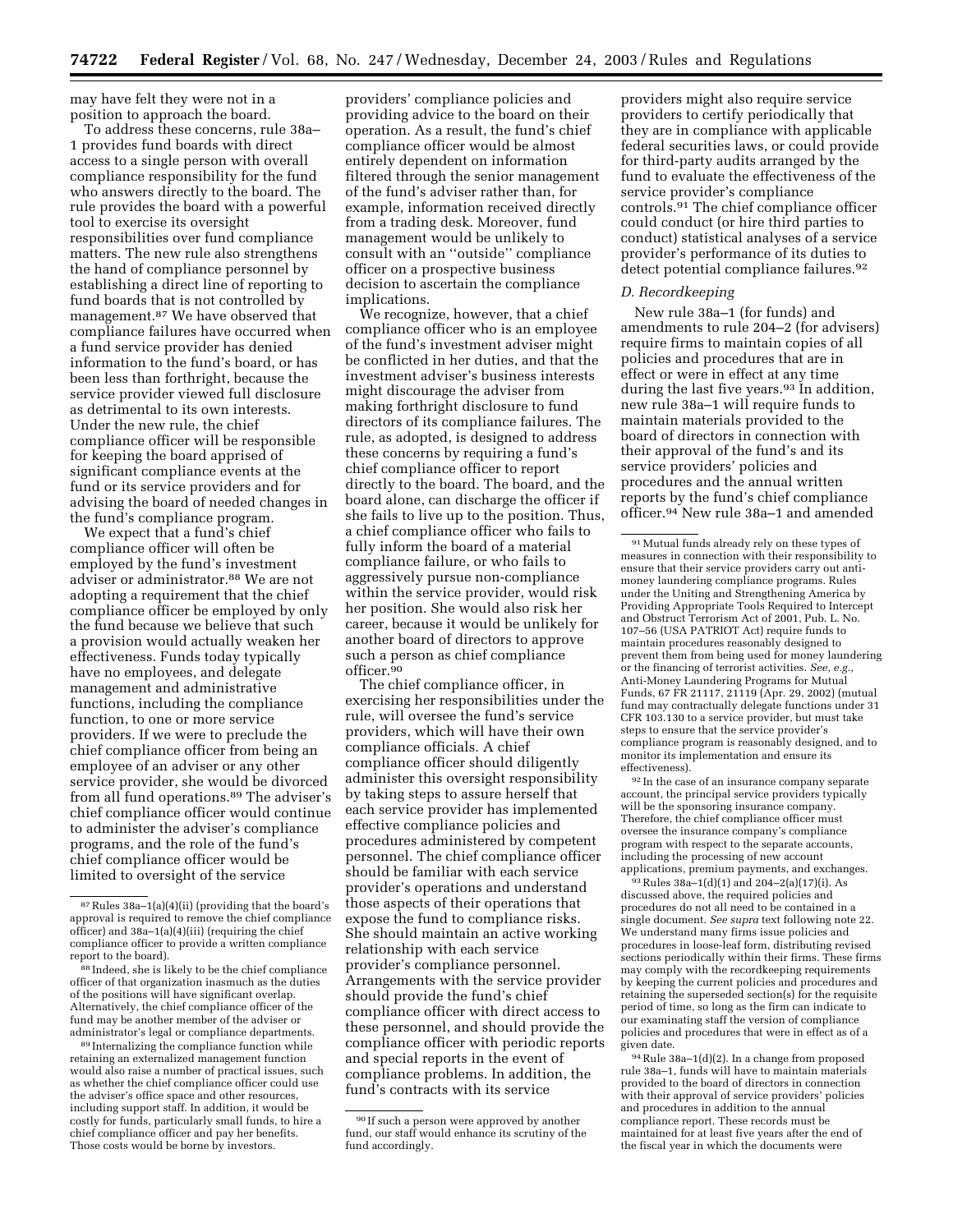rule 204–2 will require funds and advisers to keep any records documenting their annual review.95 Our rules permit funds and advisers to maintain these records electronically.96 These new recordkeeping requirements will assist our examination staff in determining whether the adviser or fund is adhering to the new rules and in identifying weaknesses in the compliance program if violations do occur or are uncorrected.

#### *E. Private Sector Initiatives*

In the Proposing Release, we requested that commenters consider four additional approaches that we might take to require the private sector to assume greater responsibility for compliance with the Federal securities laws. These possible approaches included: (i) A requirement that funds and advisers undergo third-party compliance reviews; (ii) an expansion of the role of independent public accountants to include the performance of certain compliance reviews; (iii) the formation of one or more self-regulatory organizations for advisers or funds; and (iv) the requirement that certain advisers obtain fidelity bonds from reputable insurance companies.

We appreciate the many comments we received. Although we are not moving forward with any of these approaches at this time, we continue to regard them as viable options should the measures we are taking today fail to adequately strengthen the compliance

95Rules 38a–1(d)(3) and 204–2(a)(17)(ii). In a change from proposed rule 38a–1, funds will have to maintain any records documenting their annual review for at least five years after the end of the fiscal year in which the annual review was conducted, the first two years in an easily accessible place. Advisers will have to maintain any records documenting their annual review in an easily accessible place for at least five years after the end of the fiscal year in which the review was conducted, the first two years in an appropriate office of the investment adviser. Rule 204–2(e)(1).

96*See* rules 31a–2(f) (17 CFR 270.31a–2(f)) and 204–2 (17 CFR 275.204–2(g)). Funds and advisers that maintain records electronically must provide those records to our staff in electronic format upon request. Rule 31a–2(f)(2)(ii)(A) under the Investment Company Act (17 CFR 270.31a–  $2(f)(2)(ii)(A))$  and rule  $204-2(g)(2)(ii)(A)$  under the Investment Advisers Act (17 CFR 275.204– 2(g)(2)(ii)(A)).

programs of funds and advisers. In particular, we may reconsider whether to propose rules requiring funds and advisers to obtain compliance reviews from third-party compliance experts. Such compliance audits could be a useful supplement to our examination program and would assure the frequent examination of advisers and funds.

# **F. Additional Request for Comment**

Rule 38a–1 includes provisions designed to promote the chief compliance officer's independence from fund management while still maintaining her effectiveness. The fund's board of directors must approve the chief compliance officer's designation and compensation, and has the sole power to remove her from her position.97 The chief compliance officer reports directly to the board, and must meet with the independent directors in executive session at least annually.<sup>98</sup> The rule also protects the chief compliance officer by prohibiting persons from coercing or fraudulently influencing her in the course of her responsibilities.99 Today, in addition to adopting rule 38a–1, we request comment on these provisions. Are there other measures (or refinements to these provisions) that would further enhance the independence and effectiveness of chief compliance officers under the rule? We also request comment whether our definition of the ''material compliance matters'' that must be reported to fund boards by chief compliance officers adequately addresses our concern that fund boards receive compliance information they reasonably need to know in order to oversee fund compliance.100

#### **III. Effective Date**

New rules 38a–1 and 206(4)–7 and the amendments to rule 204–2 will be effective on February 5, 2004. The

99Rule 38a–1(c) prohibits the fund's officers, directors, employees, or its adviser or principal underwriter or any person acting under the direction of these persons, from directly or indirectly taking any action to coerce, manipulate, mislead, or fraudulently influence the fund's chief compliance officer in the performance of compliance responsibilities under the rule. *See supra* note 86 and accompanying text, and note 76.

100Rule 38a–1(e)(2) defines the term ''material compliance matter'' to mean those compliance matters—including violations of the federal securities laws or compliance policies and procedures by the fund or its service providers, as well as weaknesses in the design or implementation of those policies and procedures—about which the fund's board reasonably needs to know in order to oversee fund compliance. *See supra* note 84 and accompanying text.

compliance date of the new rules and rule amendments is October 5, 2004. On or before the compliance date, all funds and advisers must have designated a chief compliance officer and fund boards must have approved the chief compliance officer. In addition, on or before the compliance date, funds and advisers must adopt compliance policies and procedures that satisfy the requirements in the new rules. In the case of funds, these policies and procedures must have been approved by the board on or before the compliance date. Funds and advisers must complete their first annual review of the compliance policies and procedures no later than 18 months after the adoption or approval of the compliance policies and procedures. The chief compliance officer of a fund must submit the first annual report to the board within 60 calendar days of the completion of the annual review.

Our allowance for a nine month transition period does not reduce the immediacy of the need for all funds, including those that already have compliance policies in place, to undertake a review of their policies and procedures, in light of recent revelations of unlawful practices involving market timing, late trading, and improper disclosures of nonpublic portfolio information.

#### **IV. Cost-Benefit Analysis**

We are sensitive to the costs and benefits that result from our rules. The new rules require each fund and adviser to adopt and implement policies and procedures reasonably designed to prevent violations of the securities laws, to review these annually, and to designate an individual as chief compliance officer. In the Proposing Release, we identified possible costs and benefits of the rules and requested comment on our analysis.

#### *A. Benefits*

We expect that fund investors, advisory clients, funds, and advisers will benefit from the new rules. Commenters generally agreed that comprehensive compliance programs are beneficial. Although many funds and advisers already have such programs in place, the new rules will make this standard practice for all funds and advisers. One commenter, a compliance officer, noted that the benefits of the new measures in the form of increased investor protection would far exceed the costs.

Requiring funds and investment advisers to design and implement a comprehensive internal compliance program will serve to reduce the risk

provided to the board, the first two years in an easily accessible place. Funds already are required to document in the fund board's minute books the board's deliberations in connection with the approval of the compliance policies and procedures and their annual review of the chief compliance officer's report. Board minute books must be maintained pursuant to rule 31a–1(b)(4) under the Investment Company Act (17 CFR 270.31a–1(b)(4)). All reports required by our rules are meant to be made available to the Commission and the Commission staff and, thus, they are not subject to the attorney-client privilege, the work-product doctrine, or other similar protections.

<sup>97</sup>Rule 38a–1(a)(4)(i)–(ii). *See supra* notes 76–79 and accompanying text.

<sup>98</sup>Rule 38a–1(a)(4)(iii)–(iv). *See supra* notes 80– 85 and accompanying text.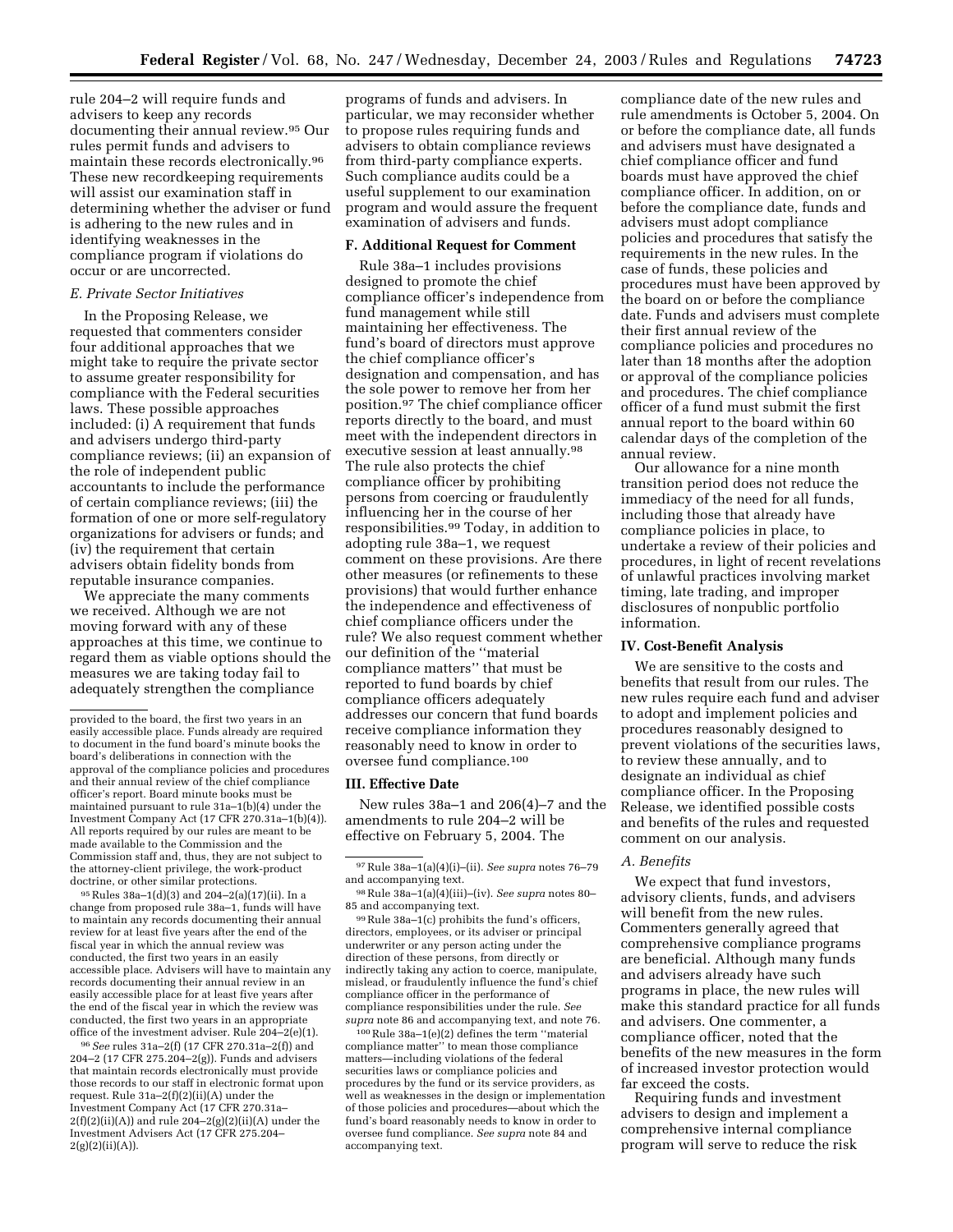that fund investors and advisory clients (collectively, ''investors'') will be harmed by violations of the securities laws. With limited exception, commenters agreed that comprehensive written compliance programs are the first line of defense in investor protection. Recent allegations of violations related to market timing and late trading confirm the need for strong compliance programs that do not permit compliance objectives to be subordinated to the business objectives of fund advisers or their affiliated persons.

The appointment of a chief compliance officer for each fund will also provide important investor protection benefits. Funds currently rely on multiple compliance personnel working for different service providers. Fund boards do not receive compliance information directly from these compliance officers; it is filtered through the management of the fund's investment adviser or other service providers. We believe these structures have contributed to serious compliance lapses that are now the subject of our enforcement actions. Rule 38a–1, by requiring each fund to have a compliance officer who serves at the pleasure of the fund's board and who is responsible for oversight of these service providers, and who cannot be unduly influenced will strengthen the hand of compliance personnel by giving them a direct line of reporting to the fund board that is not controlled by management.

The rules will also benefit funds and investment advisers by diminishing the likelihood of securities violations, Commission enforcement actions, and private litigation. For a fund or adviser, the potential costs associated with a securities law violation may consist of much more than merely the fines or other penalties levied by the Commission or civil liability. The reputation of a fund or adviser may be significantly tarnished, resulting in redemptions (in the case of an open-end fund) or lost clients. Advisers may be denied eligibility to advise funds.101 In addition, advisers could be precluded from serving in other capacities.102

The designation of a chief compliance officer also should enhance the efficiency of funds' and advisers' operations by centralizing responsibility for the compliance function. While many commenters agreed that fund and investment adviser compliance benefits from clear allocation of compliance responsibilities, they argued that large firms would benefit little from requiring a single person to be designated. We believe that the designation of a single officer will increase the coordination with which distributed compliance functions are executed.

In addition, because the new rules complement our examination program for investment advisers and for fund complexes, they will enhance our ability to protect investors. The existence of a structured compliance program at funds and investment advisers, together with the designation of a chief compliance officer to serve as a point of contact, will facilitate the examination staff's efforts to conduct each examination in an organized and efficient manner and thus to allocate resources to maximize investor protection. Most commenters noted that the proposed rules would enhance the effectiveness of the Commission's examination program and oversight of funds and advisers.

# *B. Costs*

The new rules will result in some additional costs for funds and investment advisers, which, in the case of funds, we expect would be passed on to investors. A number of commenters expressed concern about the costs that the new rules would impose.103 One commenter, noting that existing compliance mandates place a significant burden on investment advisers, expressed concern that the costs of new compliance obligations might outweigh the benefits. However, because all funds and most investment advisers currently have some written compliance policies and procedures in place, the costs of the new rules in many instances already are reflected in the fees investors currently pay.

We would expect that funds and advisers with substantial commitments to compliance would incur only minimal costs in connection with the adoption of the new rules as they

reviewed their internal compliance programs for adequacy. Funds and larger advisory firms typically have adopted and implemented comprehensive, written policies and procedures. Many of these funds and advisers also have well-staffed compliance departments. Many conduct periodic reviews of their compliance programs and some hire independent compliance experts to review the adequacy of their compliance programs and the effectiveness of their implementation.

A number of commenters expressed particular concern about the relative cost of the new rules for small investment advisers.104 This concern is consistent with our experience that investment advisers (as well as small funds) are less likely than their larger counterparts to have comprehensive, written internal compliance programs in place. Based on our examination experience, we estimate that as many as one half of SEC-registered investment advisers do not have comprehensive, written internal compliance programs in place.

However, we expect a number of factors will enable small investment advisers to control and minimize these costs. Because small firms typically engage in a limited number and range of transactions and have one or two employees, their internal compliance programs would be markedly less complex than those of their large firm counterparts.105 In addition, we anticipate that these firms will turn to a variety of industry representatives, commentators, and organizations that have developed outlines and model programs that these firms can tailor to fit their own situations.106 If these firms need individualized outside assistance, we expect that the number of independent compliance experts will grow to fill this demand at competitive

105The ICAA estimated that, depending on an adviser's size and complexity, the adviser could purchase an off-the-shelf compliance manual for under \$1,000, but would have to spend time adjusting the manual to correspond to its organizational structure. Alternatively, the ICAA also estimated that the adviser could enlist the assistance of a third-party compliance firm to draft a firm-specific manual for a small to mid-size firm for between \$2,500 and \$3,500. The ICAA also estimated that a law firm would charge between \$10,000 and \$120,000 to draft procedures (and an accounting firm would charge between \$50,000 and \$200,000), depending on the size and complexity of the adviser's operations.

106Firms will incur a cost in tailoring these programs to their specific needs.

<sup>101</sup>Section 9(a) of the Investment Company Act (15 U.S.C. 80a–9(a)) prohibits a person from serving as an adviser to a fund if, within the past 10 years, the person has been convicted of certain crimes or is subject to an order, judgment, or decree of a court prohibiting the person from serving in certain capacities with a fund, or prohibiting the person from engaging in certain conduct or practice.

<sup>102</sup>*See, e.g.*, 29 U.S.C. 1111(a) (prohibiting a person from acting in various capacities for an employee benefit plan, if within the past 13 years, the person has been convicted of, or has been imprisoned as a result of, any crime described in section 9(a)(1) of the Investment Company Act (15 U.S.C. 80a–9(a)(1)).

<sup>103</sup>We believe that many of these concerns stemmed from the incorrect perception that the new rules would require the adoption and implementation of one-size-fits-all compliance programs. As discussed above, the new rules require each firm to adopt a compliance program that conforms with the scope and nature of its operations, thus eliminating concerns that the new rules will require duplicative or excessively detailed compliance programs.

<sup>104</sup>The Investment Counsel Association of American (''ICAA''), for example, noted that in small firms with few employees, the responsibility for developing a compliance program, if done inhouse, would likely be borne by a highly-paid employee.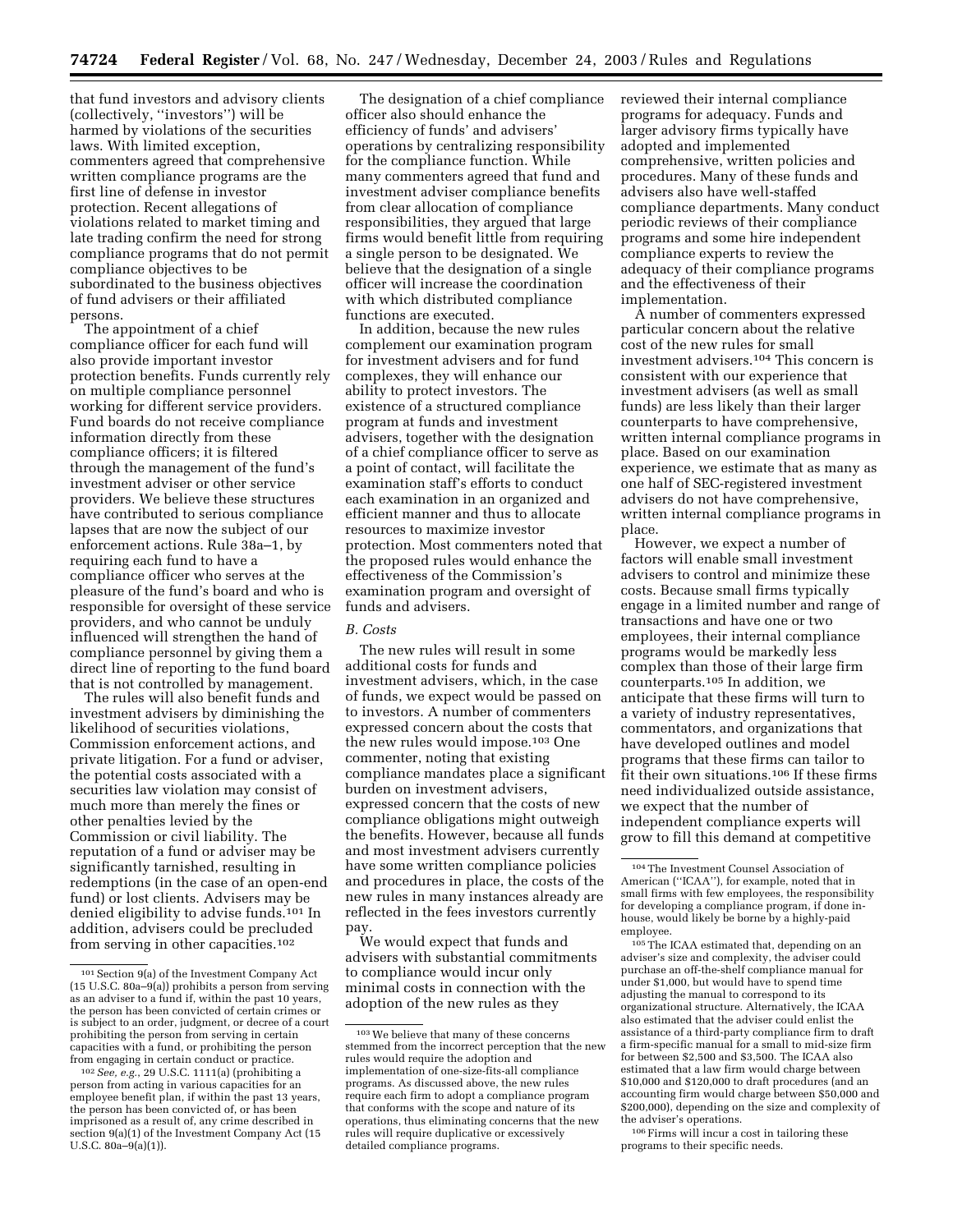prices, as has been the case in comparable situations. Estimates of the cost of developing compliance policies and procedures vary greatly depending on the type of help that an investment adviser seeks.107

The requirement that each investment adviser designate a chief compliance officer likely will impose only a minimal cost. Many investment advisers already have large compliance staffs headed by an individual who officially or effectively serves as a chief compliance officer.108 For other investment advisers, costs associated with designating a chief compliance officer also would be minimized by the fact that the new rules would not require firms to hire an individual exclusively charged with serving in this capacity.109 One commenter characterized the chief compliance officer requirement as unduly burdensome because it would conflict with the complex and varied organizational structures of investment advisers. As noted above, we believe that it is important for each firm to have one person who coordinates compliance efforts on behalf of the firm, even though that individual may rely heavily on others within and outside the firm for assistance. The cost to funds of appointing a chief compliance officer also should not be significant. Like many investment advisers, many fund complexes already have large compliance staffs headed by an individual who officially or effectively serves as a chief compliance officer. We expect this individual will typically be qualified to serve the fund's board of

108The ICAA noted that most of its members have employees responsible for compliance and many of these have designated a chief compliance officer.

109Several commenters expressed concern about the cost to small firms of hiring a chief compliance officer. The rules that we are adopting do not require funds or investment advisers to hire a separate chief compliance officer, and we expect that many small investment advisers will designate a principal or employee of the firm to serve as chief compliance officer. However, a firm that does not currently have a person qualified to serve as chief compliance officer will incur costs associated with training someone in the firm.

directors as the fund's chief compliance officer.110

We anticipate that costs associated with the annual review requirement also will be limited. Many large funds and investment advisers with comprehensive compliance programs periodically review portions of their compliance programs. These firms may incur a cost associated with transforming their periodic reviews into a more systematic annual review, but this cost is difficult to quantify. Most of the firms without any review mechanism in place are small. For these firms, the annual review requirement likely will be less extensive and, therefore, less costly than for their larger counterparts. We have determined that requiring more frequent reviews would impose unnecessary costs on funds and advisers.

Several commenters stated that there would be a substantial cost associated with the requirement that fund boards approve the compliance policies and procedures and review the annual report prepared by the chief compliance officer. We have clarified in this release that the new rules do not require the board of directors to read every policy and procedure. The board may make its decisions about the adequacy of the compliance policies and procedures based on summary reports. Similarly, the board's review of the chief compliance officer's annual report should focus on ensuring that the compliance programs of the fund and its service providers are reasonably designed and functioning effectively. In light of these clarifications, we do not believe that funds will incur excessive costs in connection with board oversight of compliance under the new rules.

One commenter, a large fund complex, suggested that there would be substantial recordkeeping costs associated with the new rules, and suggested that firms be required to maintain for five years copies of only those policies and procedures that form the backbone of the firm's compliance program. Because records may be maintained electronically, the cost of maintaining copies of all compliance policies and procedures in place during the past five years will be contained.

# **V. Consideration of Promotion of Efficiency, Competition and Capital Formation**

Section 2(c) of the Investment Company Act  $(15 \text{ U.S.C. } 80a-2(c))$  and section 202(c) of the Advisers Act (15 U.S.C. 80b–2(c)) mandate that the Commission, when engaging in rulemaking that requires it to consider or determine whether an action is necessary or appropriate in the public interest, to consider, in addition to the protection of investors, whether the action will promote efficiency, competition, and capital formation.

As discussed above, the new rules would require funds and investment advisers to adopt and implement written policies and procedures designed to prevent violations of the Federal securities laws, and review those policies and procedures at least annually. Although we recognize that a compliance program may divert resources from funds' and advisers' primary businesses, we expect that the new rules may indirectly increase efficiency in a number of ways. These compliance programs should increase efficiency by deterring Federal securities law violations, or by facilitating the fund's or adviser's early intervention to decrease the severity of any violations that do occur. In addition, funds and advisers will be required to carry out their internal compliance functions in an organized and systematic manner, which may be more efficient than their current approach to these functions. The existence of an industry-wide compliance program requirement may enhance efficiency further by encouraging third parties to create new informational resources and guidance to which industry participants can refer in establishing and improving their compliance programs.

Since the new rules apply equally to all funds and advisers, we do not anticipate that they will introduce any competitive disadvantages. To the contrary, the new rules may encourage competition on a more level basis than exists in the current environment, in which compliance-oriented industry participants incur greater costs to maintain compliance programs than other firms. Several commenters cautioned, however, that the new rules could have anti-competitive effects on the advisory industry because they would disproportionately burden small advisers and could even force them to merge with their larger, more established counterparts or go out of business. While small advisers will incur the largest relative costs as a result

<sup>107</sup>One commenter stated that prohibitive costs may be the reason that some firms, particularly small firms, do not have compliance programs. The Financial Planning Association, however, estimated, based on discussions with a number of compliance vendors, a small adviser (with five employees) would spend \$675 to purchase compliance software and customize it in-house. Alternatively, the FPA estimated that such an adviser could purchase a turn-key manual customized for the adviser for \$1,500. Finally, the FPA estimated that the adviser could retain an outside consultant to develop a written compliance manual for \$3,900.

<sup>110</sup>The requirement that fund boards approve the designation and compensation of the chief compliance officer, or take action to remove a chief compliance officer, will impose minimal costs, if any, beyond the current costs incurred to prepare briefing materials for directors and convene board meetings. With rare exception, fund boards should be able to take up these issues during their existing schedule of meetings.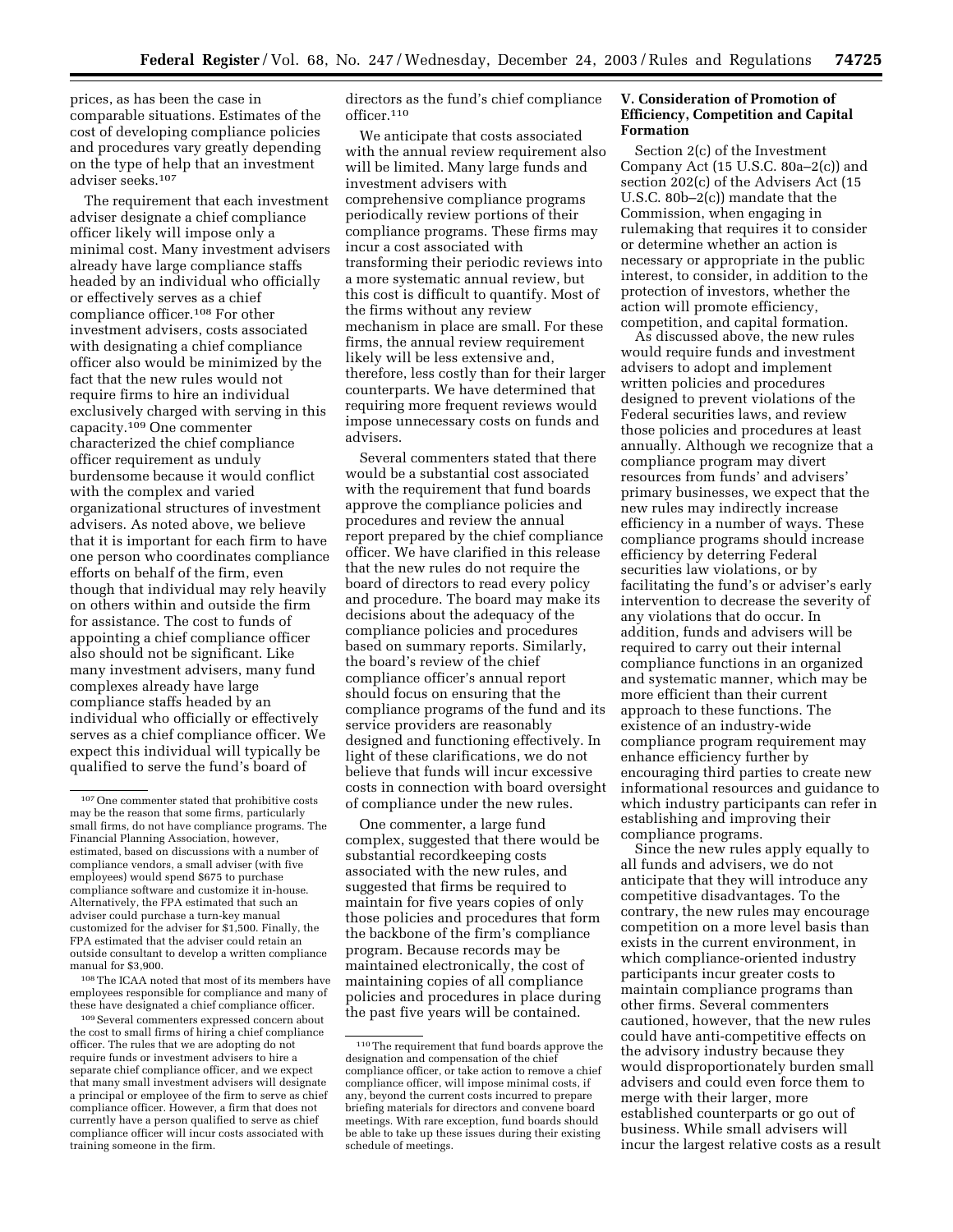of the new rules, the rule's requirements are essential for the protection of small advisers' clients. Moreover, the existence of a strong compliance program may assist small advisers to attract client assets.

We anticipate that the new rules will indirectly foster capital formation by bolstering investor confidence. It has been our experience that funds and advisers with effective compliance programs are less likely to violate the Federal securities laws and harm to investors is less likely to result. To the extent such an environment enhances investor confidence in funds and client confidence in investment advisers, investors and clients are more likely to make assets available through these intermediaries for investment in the capital markets.

#### **VI. Paperwork Reduction Act**

As we discussed in the Proposing Release, the new rules and amendments would impose ''collection of information'' requirements within the meaning of the Paperwork Reduction Act of 1995.111 These collections of information are mandatory. Two of the collections of information are new. The titles of these new collections are ''Rule 38a–1'' and ''Rule 206(4)–7.'' The Commission submitted these new collections to the Office of Management and Budget (''OMB'') for review in accordance with 44 U.S.C. 3507(d) and 5 CFR 1320.11. The other collection of information takes the form of amendments to a currently approved collection titled ''Rule 204–2,'' under OMB control number 3235–0278. The Commission also submitted the amendments to this collection to the OMB for review in accordance with 44 U.S.C. 3507(d) and 5 CFR 1320.11. An agency may not conduct or sponsor, and a person is not required to respond to, a collection of information unless it displays a currently valid control number.

The collection of information under rule 38a–1 is necessary to ensure that investment companies maintain comprehensive internal programs that promote the companies' compliance with the federal securities laws. This collection of information is mandatory. The respondents are investment companies registered with us and business development companies. Our staff, conducting the Commission's examination and oversight program, will use the information collected to assess funds' compliance programs. Responses provided to the Commission in the context of its examination and

oversight program are generally kept confidential.112 Rule 38a–1 requires that certain records be retained for at least five years.113

The collection of information under rule 206(4)–7 is necessary to ensure that investment advisers maintain comprehensive internal programs that promote the advisers' compliance with the Advisers Act. This collection of information is mandatory. The respondents are investment advisers registered with us. Our staff, conducting the Commission's examination and oversight program, will use the information collected to assess investment advisers' compliance programs. Responses provided to the Commission in the context of its examination and oversight program are generally kept confidential.114

The collection of information under rule 204–2 is necessary for the Commission staff to use in its examination and oversight program. This collection of information is mandatory. The respondents are investment advisers registered with us. Responses provided to the Commission in the context of its examination and oversight program are generally kept confidential.<sup>115</sup> The records that an adviser must keep in accordance with the new rules must be retained for at least five years.<sup>116</sup>

#### *A. Rule 38a–1*

We estimated in the Proposing Release that there are approximately 5,030 registered investment companies and 53 business development companies (or a total of approximately 5,083 funds) that will be subject to rule 38a–1.117 We estimated that the average annual hour burden for a fund to document the policies and procedures that make up its compliance program as required by rule 38a–1 would be 60 hours.<sup>118</sup> We further estimated that each

118While each fund would be required to maintain written policies and procedures under rule 38a–1, this average estimate took into account that many fund complexes already have written policies and procedures documenting their compliance programs and can draw on a number of outlines and model programs available from a variety of industry representatives, commentators, and organizations to supplement these programs, if necessary. The estimate also took into account that most funds are located within a fund complex, and would be able to draw extensively from the fund complex's ''master'' compliance program.

fund would spend five hours annually, on average, documenting the conclusions of its annual compliance review for its board of directors as required by rule 38a–1.

We also estimated that each fund would spend 0.5 hours annually, on average, maintaining copies of their compliance policies and procedures and chief compliance officer's annual reports for five years as required by rule 38a–1. In adopting rule 38a–1, we have expanded this recordkeeping requirement to also include copies of briefing materials provided to a fund's board of directors in connection with their approval of the fund and its service providers' compliance programs and board review of the chief compliance officer's annual reports, and to include copies of any records documenting a fund's annual review. Since these changes only require funds to retain copies of a limited number of records they have already created (rather than requiring funds to record any new information), we continue to estimate that the average annual hour burden for each adviser is 0.5 hours.

Most commenters addressing the paperwork burden of rule 38a–1 supported them as reasonable, though one large fund management firm predicted funds would find it burdensome to maintain copies of their compliance policies and procedures for five years as required by the rule. Because of the importance of these copies to our examination and oversight program, we are adopting rule 38a–1 without removing this requirement.

Therefore, our total hour burden estimate for the collections of information under rule 38a–1 remains 332,936.5 burden hours, as we estimated in our proposal.<sup>119</sup>

#### *B. Rule 206(4)–7*

In the Proposing Release, we estimated the total annual average burden hours for advisers to document the policies and procedures that make up their compliance programs, as required by rule 206(4)–7, would be 623,200 hours, based on 7,790 investment advisers registered with us spending an annual average of 80 hours on such documentation.120

<sup>111</sup> 44 U.S.C. 3501 to 3520.

<sup>112</sup>*See* section 31(c) of the Investment Company Act (15 U.S.C. 80a–30(c).

<sup>113</sup>*See* rule 38a–1(c).

<sup>114</sup>*See* section 210(b) of the Advisers Act (15 U.S.C. 80b–10(b)).

<sup>115</sup> *Id.*

<sup>116</sup>*See* rules 204–2(a)(17)(i) and (ii) and rule 204– 2(e)(1) (17 CFR 275.204–2(e)(1)).

<sup>117</sup>These numbers are based on Commission filings as of January 2003.

 $^{\rm 119\,5,083}$  funds (5,030 registered investment companies + 53 business development companies)  $\times$  (60 hours for documenting compliance policies and procedures + 5 hours for documenting conclusions of annual compliance review + 0.5 hours for maintaining records) = 332,936.5 burden hours.

<sup>120</sup> 7,790 was the number of investment advisers registered with us on our Investment Adviser Registration Depository System as of January 14, 2003. 7,790 registered investment advisers x 80 annual average burden hours = 623,200 hours.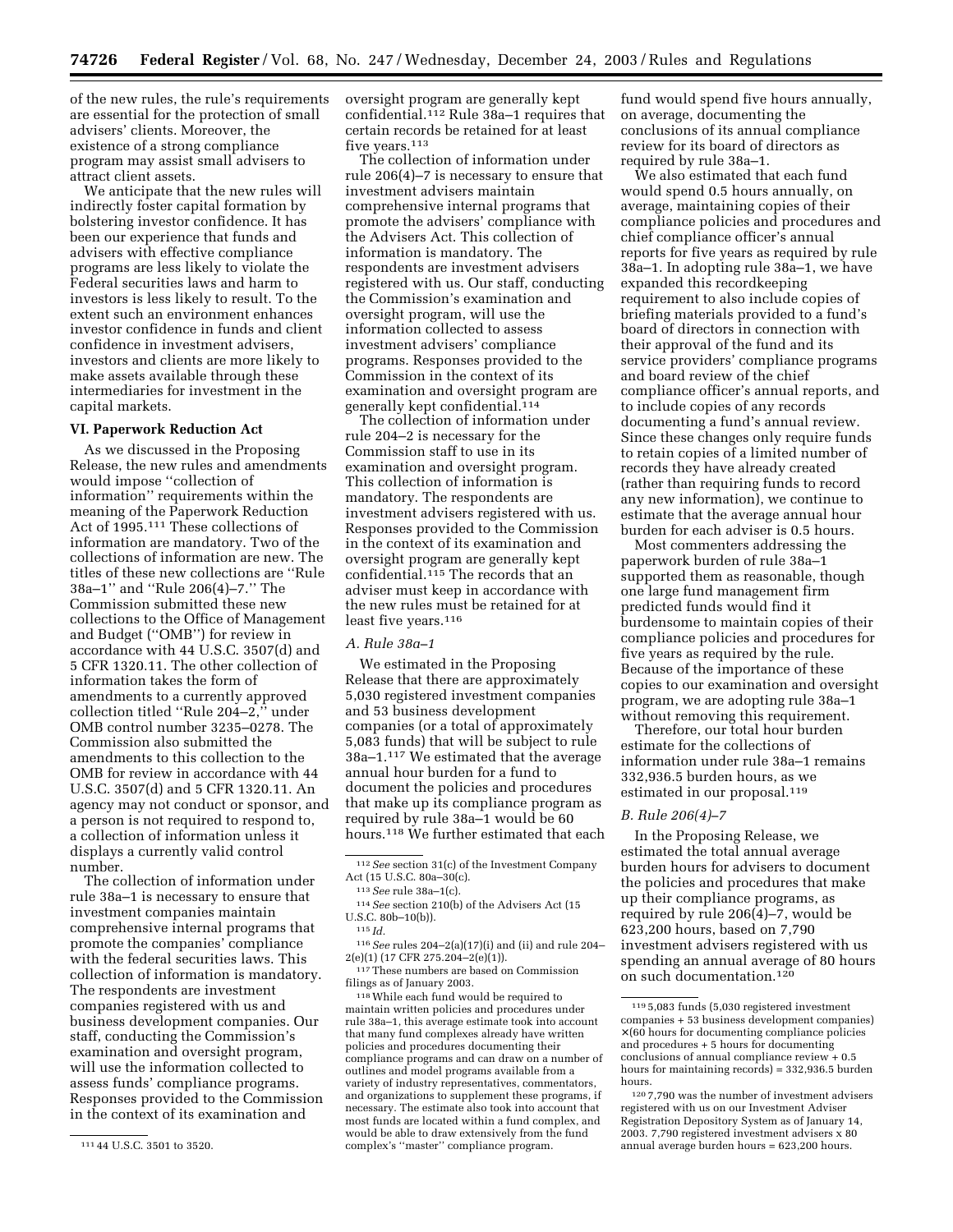This 80 hour average estimate took into account that many advisers would be the primary drafters of compliance policies and procedures for funds under rule 38a–1, and would be able to draw extensively from their fund compliance programs to supplement, as necessary, compliance policies and procedures for the advisory firm. Our estimate also took into account that approximately half of the investment advisers registered with us already have drafted procedures addressing many aspects of their compliance programs, and many investment advisers in this group have drafted comprehensive procedures.

Our 80 hour estimate also took into account that a significant number of smaller registered investment advisers who typically employ one or a few persons and have complete oversight of their business operations—have not adopted written policies and procedures, but can draw on a number of outlines and model programs, and can develop less complex programs because they often do not participate in arranging or effectuating securities transactions that they recommend to their clients. Comments from a trade association representing many smaller advisers generally supported our underlying assessment in this regard. Comments from another investment adviser trade association noted that it would likely be the owner of (or senior person at) a smaller firm who tailors a model compliance program to suit the firm's particular business, and use of this person's time would be more costly to the firm than the compliance personnel used by larger firms.

We are adopting rule 206(4)–7 without change to its paperwork collection requirements. Accordingly, our estimate of the annual aggregate burden of collection for the amended rule remains 623,200 hours.

#### *C. Rule 204–2*

In the Proposing Release, we estimated that the amendments to rule 204–2 requiring investment advisers to maintain copies of their compliance policies and procedures and copies of any records documenting the adviser's annual review of those policies, as required by rule 206(4)–2, would increase each registered investment adviser's average annual collection burden under rule 204–2 by 0.5 hours to 211.98 hours. We further estimated the amendments would increase the rule's annual aggregate burden by 3,895 hours.121 One commenter objected that it would be onerous for advisers to

maintain copies of records generated by the adviser's annual compliance review. Because of the importance of these copies to our examination and oversight program, we are adopting the amendments to rule 204–2 without change.122

## **VII. Summary of Final Regulatory Flexibility Analysis**

We have prepared a Final Regulatory Flexibility Analysis (''FRFA'') in accordance with 5 U.S.C. 604, related to the new rules and rule amendments that we are adopting today. A summary of the Initial Regulatory Flexibility Analysis (''IRFA''), which was prepared in accordance with 5 U.S.C. 603, was published in the Proposing Release. Copies of the FRFA and the IRFA may be obtained by contacting Hester Peirce, Senior Counsel, Securities and Exchange Commission, 450 5th Street, NW., Washington, DC 20549–0506.

The FRFA summarizes the background of the new rules and rule amendments and discusses why these regulatory changes are needed to enhance compliance with the Federal securities laws by funds and advisers. These issues are addressed above. The FRFA also discusses comments received in response to the IRFA, the effect of the new rules and rule amendments on small entities, and the Commission's efforts at minimizing the effect on small entities. These issues are summarized below.

The FRFA explains that the new rules and rule amendments will govern all registered investment companies, business development companies, and advisers registered with the Commission, including small entities. For purposes of the Regulatory Flexibility Act,<sup>123</sup> a fund is a small entity if the fund, together with other funds in the same group of related funds, has net assets of \$50 million or less as of the end of its most recent fiscal year.124 The staff estimates, based on Commission filings, that there are approximately 186 small open- and closed-end investment companies, 18 small unit investment trusts, and 29

small business development companies.125

For purposes of the Regulatory Flexibility Act, an investment adviser generally is a small entity if it: (i) Has assets under management having a total value of less than \$25 million; (ii) did not have total assets of \$5 million or more on the last day of its most recent fiscal year; and (iii) does not control, is not controlled by, and is not under common control with another investment adviser that has assets under management of \$25 million or more, or any person (other than a natural person) that had \$5 million or more on the last day of its most recent fiscal year.126 The Commission estimates that, as of October 14, 2003, there were approximately 571 small investment advisers registered with us.127

The FRFA discusses the comments that we received in response to issues raised in the IRFA.128 Several commenters, including one trade association for investment advisers, cautioned that the new rules would impose significant costs on small advisers. Another trade association for advisers acknowledged that small advisers would bear a higher relative cost than their larger counterparts, but anticipated that the cost to small advisers would be offset by the fact that compliance policies and procedures would not have to cover as broad a range of activities as the policies and procedures of their larger counterparts.129 A third commenter, however, noted that even though small firms might have less complex policies and procedures, the cost of drafting the basic policies and procedures would be the same as for larger firms and for some small firms the cost would be prohibitive.

Commenters recommended the following accommodations for small

127The number of small investment advisers is derived from the Commission's Investment Adviser Registration Depository.

<sup>128</sup>The comment letters and a summary of comments prepared by our staff are available for public inspection and copying in the Commission's Public Reference Room, 450 5th Street, NW., Washington, DC (File No. S7–03–03). The comment summary is also available on the Commission's Internet Web site (*http://www.sec.gov/rules/extra/ s70303summary.pdf*).

129The Financial Planning Association estimated that it would cost a small firm with five employees between \$675 and \$3,900 to develop a compliance program.

<sup>121</sup> 7,790 registered investment advisers x 0.5 hours  $= 3.895$  hours.

<sup>122</sup>Accordingly, our estimate in the Proposing Release of the annual aggregate burden of collection for the amended rule remains 1,651,324.2 hours. This estimate was based on the OMB's approved burden of 1,625,638.5 hours before the amendments (shared by 7,687 investment advisers at an annual average of 211.48 hours per adviser), plus an increase of 21,790.7 hours attributable to an increase in the number of investment advisers registered with us to 7,790 as of January 2003, (each incurring an average annual burden of 211.48 hours) and an increase of 3,895 additional burden hours associated with the amendments to rule 204– 2 (7,790 registered investment advisers  $\times$  0.5 hours).

<sup>123</sup> 5 U.S.C. 601–612.

<sup>124</sup> 17 CFR 270.0–10.

 $^{\rm 125}$  The number of small entities, which is current as of June 2003, is derived from analyzing information from Form N–SAR and various databases including Lipper. Some or all of these entities may contain multiple series or portfolios. If a registered investment company is a small entity, the portfolios or series it contains are also small entities.

<sup>126</sup> 17 CFR 275.0–7(a).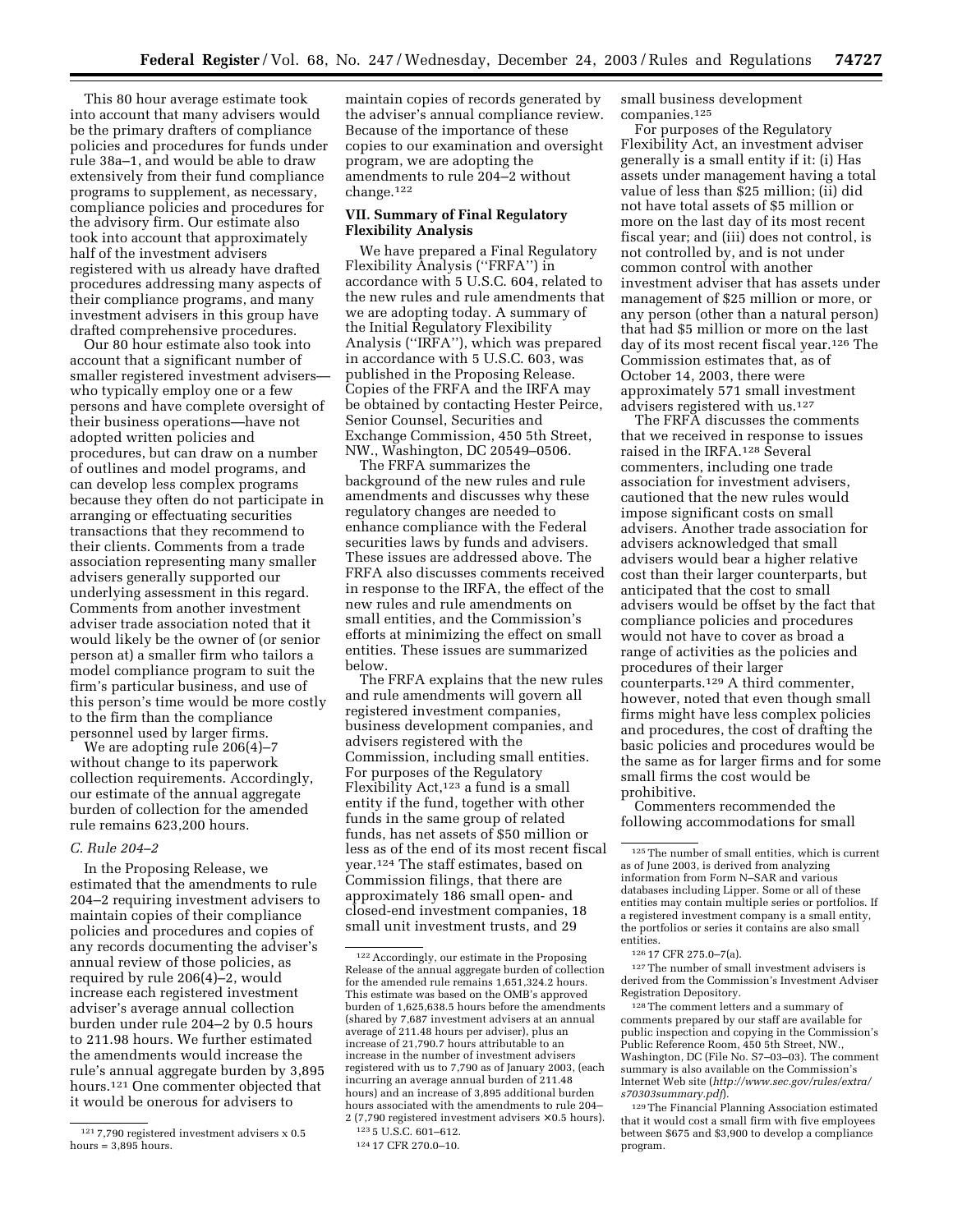entities: (i) Exempt small firms from the requirement to designate a chief compliance officer, (ii) exempt small advisers from all of the new requirements, (iii) identify procedures that are relevant to small firms, (iv) identify issues that do not apply to small advisers or advisers that do not manage assets and therefore would not have to be addressed in their compliance policies and procedures, (v) create a template that firms could adapt to fit their unique characteristics, or (vi) permit small advisers to maintain records outside their office space in an easily accessible location.

The FRFA explains that the rules do not introduce new reporting requirements, but do introduce new compliance requirements, including new recordkeeping obligations. The FRFA sets forth the requirements of the rule (which are described above in detail) and explains that all funds and advisers, regardless of size, are subject to the compliance requirements. The FRFA also explains that while most firms already have instituted a compliance program and have designated someone charged with implementing it, small advisers are disproportionately represented among the firms that have not taken such steps. The FRFA notes that these firms will bear costs in developing and implementing policies and procedures.<sup>130</sup> The FRFA explains that the new rules and rule amendments are designed to achieve their objectives without imposing undue costs on affected firms.

The FRFA discusses the alternatives considered by the Commission in adopting the new rules and rule amendments that might minimize adverse effects on small advisers, including: (i) The establishment of differing compliance or reporting requirements or timetables that take into account the resources available to small entities; (ii) the clarification, consolidation, or simplification of compliance and reporting requirements under the rules for small entities; (iii) the use of performance rather than design standards; and (iv) an exemption from coverage of the rules, or any part thereof, for small entities.

We do not presently believe that the establishment of special compliance requirements or timetables for small

entities is feasible or necessary.<sup>131</sup> Modifying these requirements for small funds or advisers would place their clients at unnecessary risk. The requirement that each fund or adviser implement written policies and procedures reasonably designed to prevent violation of the Federal securities laws, is essential to promote systematic and organized reviews by funds and advisers of their operations and activities. The requirement that funds obtain board approval of their programs and annually report about the programs to their boards is necessary to preserve the crucial oversight role of fund boards of directors.<sup>132</sup> Annual reviews are integral to detecting and correcting any gaps in the program before irrevocable or widespread harm is inflicted upon investors. The required designation of a chief compliance officer is necessary to achieve centralized supervisory authority over all aspects of the compliance program and to reduce the likelihood of gaps in the compliance program. The requirement that funds and advisers keep file copies of their written policies, procedures, reports, and other records for five years, imposes an inconsequential burden on small funds and advisers. The establishment of a special compliance timetable to allow a transition period of more than six months would delay the rules' investor protection benefits without assisting small funds and advisers.

The Commission does not presently believe that clarification, consolidation, or simplification of compliance requirements for small entities is feasible or necessary. The compliance requirements, which are integral to the effectiveness of the rules, are not technical or complex in any sense. The FRFA explains that some commenters requested more specific guidance about the type of compliance policies and procedures that would be required. In the Proposing Release and in this release, we have provided illustration and guidance to firms about the topics that should be addressed by their compliance policies and procedures. Because of the great variety across firms, any template that we could provide would be voluminous and would require extensive tailoring to the unique characteristics of each firm. Thus, it does not appear that Commission templates would effectuate significant burden reduction.

The FRFA explains that the new rules, to the greatest extent possible, embody performance rather than design standards. The rules do not enumerate specific required elements of the policies and procedures, but will allow all firms, including small firms, to tailor their internal compliance programs to the nature and scope of their own business. The FRFA explains that the rules do not set forth a list of attributes that the chief compliance officer must possess and permit firms to designate an existing employee with other responsibilities to fill that role, which the staff anticipates that most small firms will do.

The FRFA explains that we do not believe that the objectives of the rules could be achieved if small entities were exempted from coverage of any part of the proposals. It has been our experience that strong internal compliance programs are essential to investor protection in funds and advisers of all sizes.

#### **VIII. Statutory Authority**

We are adopting new rule 38a–1 under the Investment Company Act pursuant to the authority set forth in sections 31(a) and 38(a) of the Act (15 U.S.C. 80–30(a) and 80a–37(a)).133 We are adopting new rule 206(4)–7 pursuant to the authority set forth in sections 206(4) and 211(a) under the Advisers Act (15 U.S.C. 80b–6(4) and  $80b-11(a)$ .<sup>134</sup> We are adopting

134Section 206(4) permits the Commission to define and prescribe rules to prevent conduct that is unlawful under section 206. Rule 206(4)–7 defines an activity that is unlawful under section 206. Further, section 211(a) of the Advisers Act authorizes the Commission to ''make \* \* \* such rules and regulations \* \* \* as are necessary or appropriate to the exercise of the functions and powers conferred upon the Commission elsewhere in (the Act).'' We are adopting rule 206(4)–7 as necessary and appropriate to the exercise of the authority specifically conferred on us elsewhere in the Act, including sections 203(e) (authority to censure, place limitations on, suspend, or revoke the registration of certain investment advisers), 204

<sup>130</sup>The staff estimates that approximately half of these firms will develop these policies internally, while the remaining firms will seek outside assistance from compliance consultants, the number of which is expected to rise after the new rules are adopted.

 $^{\rm 131}$  As stated above, the rules impose no reporting requirements.

<sup>132</sup> In the case of investment advisers, for which such governance issues are not present, we have not included comparable requirements.

<sup>133</sup>Section 38(a) authorizes the Commission to "make \* \* \* such rules and regulations \* \* \* as are necessary or appropriate to the exercise of the functions and powers conferred upon the Commission elsewhere in (the Investment Company Act).'' We are adopting rule 38a–1 as necessary and appropriate to the exercise of the authority specifically conferred on us elsewhere in the Act, including sections 9(b) (authority to prohibit certain persons from serving in certain capacities with respect to investment companies), 31(b) (authority to examine funds), 36(a) (authority to bring actions for the breach of fiduciary duty); and 42 (authority to enforce the provisions of the Investment Company Act) of the Investment Company Act (15 U.S.C. 80a–9(b), 80a–30(b), and 80a–41). Further, requiring the maintenance of internal compliance policies and procedures and an annual compliance report falls under the authority granted to us under section 31(a), which authorizes us to require funds to maintain and preserve records, including memoranda, books, and other documents.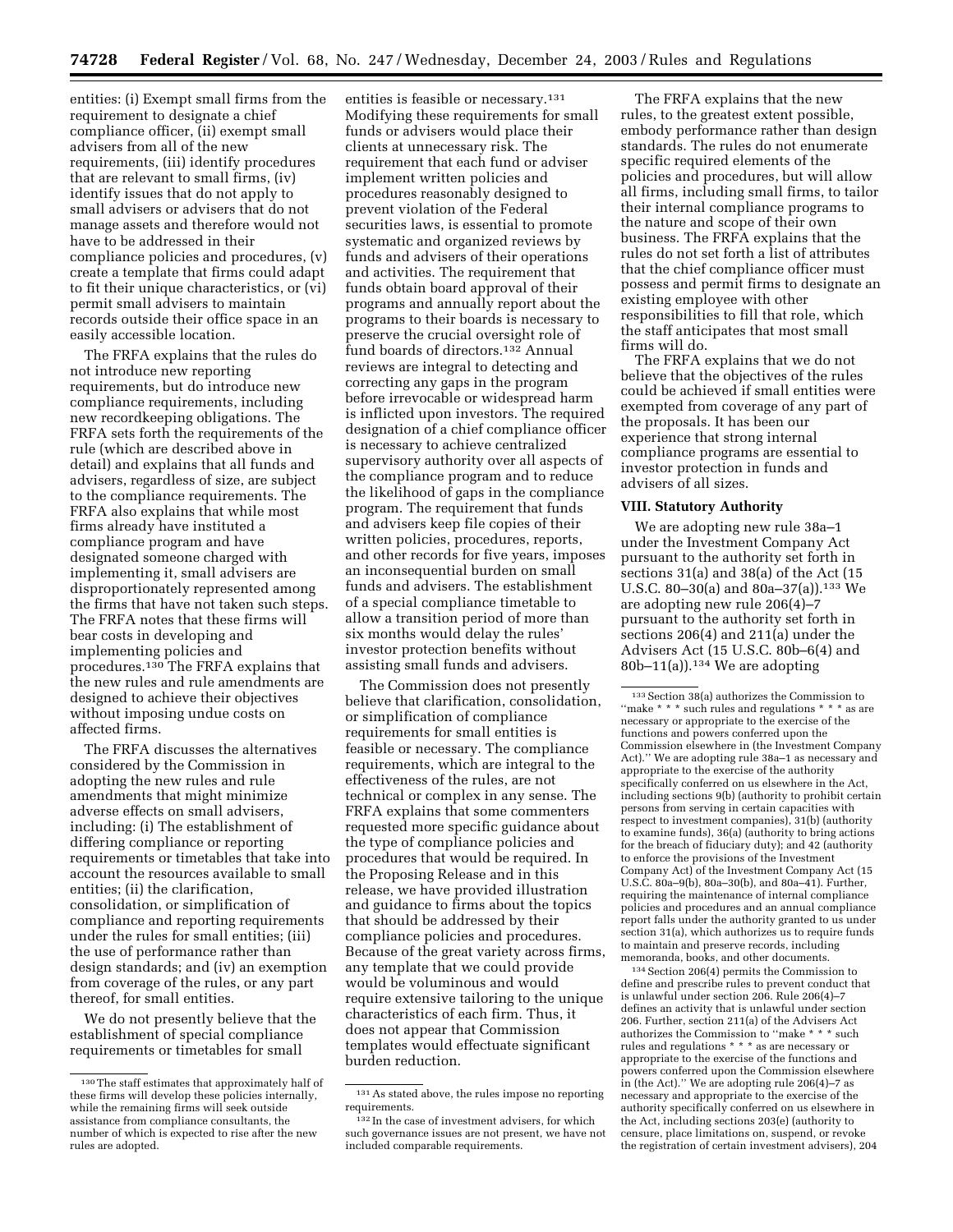amendments to rule 204–2 pursuant to the authority set forth in sections 204 and 211 of the Advisers Act (15 U.S.C. 80b–4 and 80b–11).

We are amending rule 279.1, Form ADV, under section 19(a) of the Securities Act of 1933 (15 U.S.C. 77s(a)), sections 23(a) and 28(e)(2) of the Securities Exchange Act of 1934 (15 U.S.C. 78w(a) and 78bb(e)(2)), section 319(a) of the Trust Indenture Act of 1939 (15 U.S.C. 77sss(a)), section 38(a) of the Investment Company Act of 1940 (15 U.S.C. 78a–37(a)), and sections 203(c)(1), 204, and 211(a) of the Investment Advisers Act of 1940 (15 U.S.C. 80b–3(c)(1), 80b–4, and 80b– 11(a)).

#### **List of Subjects**

#### *17 CFR Part 270*

Investment companies, Reporting and recordkeeping requirements, Securities.

### *17 CFR Parts 275 and 279*

Reporting and recordkeeping requirements, Securities.

#### **Text of Rules**

■ For reasons set forth in the preamble, title 17, chapter II of the Code of Federal Regulations is amended as follows:

# **PART 270—RULES AND REGULATIONS, INVESTMENT COMPANY ACT OF 1940**

■ 1. The authority citation for part 270 continues to read in part as follows:

**Authority:** 15 U.S.C. 80a–1 *et seq.*, 80a– 34(d), 80a–37, and 80a–39, unless otherwise noted.

\* \* \* \* \*

■ 2. Section 270.38a–1 is added to read as follows:

#### **§ 270.38a–1 Compliance procedures and practices of certain investment companies.**

(a) Each registered investment company and business development company (''fund'') must:

(1) *Policies and procedures.* Adopt and implement written policies and procedures reasonably designed to prevent violation of the Federal Securities Laws by the fund, including policies and procedures that provide for the oversight of compliance by each investment adviser, principal underwriter, administrator, and transfer agent of the fund;

(2) *Board approval.* Obtain the approval of the fund's board of directors, including a majority of

directors who are not interested persons of the fund, of the fund's policies and procedures and those of each investment adviser, principal underwriter, administrator, and transfer agent of the fund, which approval must be based on a finding by the board that the policies and procedures are reasonably designed to prevent violation of the Federal Securities Laws by the fund, and by each investment adviser, principal underwriter, administrator, and transfer agent of the fund;

(3) *Annual review.* Review, no less frequently than annually, the adequacy of the policies and procedures of the fund and of each investment adviser, principal underwriter, administrator, and transfer agent and the effectiveness of their implementation;

(4) *Chief compliance officer.* Designate one individual responsible for administering the fund's policies and procedures adopted under paragraph (a)(1) of this section:

(i) Whose designation and compensation must be approved by the fund's board of directors, including a majority of the directors who are not interested persons of the fund;

(ii) Who may be removed from his or her responsibilities by action of (and only with the approval of) the fund's board of directors, including a majority of the directors who are not interested persons of the fund;

(iii) Who must, no less frequently than annually, provide a written report to the board that, at a minimum, addresses:

(A) The operation of the policies and procedures of the fund and each investment adviser, principal underwriter, administrator, and transfer agent of the fund, any material changes made to those policies and procedures since the date of the last report, and any material changes to the policies and procedures recommended as a result of the annual review conducted pursuant to paragraph (a)(3) of this section; and

(B) Each Material Compliance Matter that occurred since the date of the last report; and

(iv) Who must, no less frequently than annually, meet separately with the fund's independent directors.

(b) *Unit investment trusts.* If the fund is a unit investment trust, the fund's principal underwriter or depositor must approve the fund's policies and procedures and chief compliance officer, must receive all annual reports, and must approve the removal of the chief compliance officer from his or her responsibilities.

(c) *Undue influence prohibited.* No officer, director, or employee of the fund, its investment adviser, or

principal underwriter, or any person acting under such person's direction may directly or indirectly take any action to coerce, manipulate, mislead, or fraudulently influence the fund's chief compliance officer in the performance of his or her duties under this section.

(d) *Recordkeeping.* The fund must maintain:

(1) A copy of the policies and procedures adopted by the fund under paragraph (a)(1) that are in effect, or at any time within the past five years were in effect, in an easily accessible place; and

(2) Copies of materials provided to the board of directors in connection with their approval under paragraph (a)(2) of this section, and written reports provided to the board of directors pursuant to paragraph (a)(4)(iii) of this section (or, if the fund is a unit investment trust, to the fund's principal underwriter or depositor, pursuant to paragraph (b) of this section) for at least five years after the end of the fiscal year in which the documents were provided, the first two years in an easily accessible place; and

(3) Any records documenting the fund's annual review pursuant to paragraph (a)(3) of this section for at least five years after the end of the fiscal year in which the annual review was conducted, the first two years in an easily accessible place.

(e) *Definitions.* For purposes of this section:

(1) *Federal Securities Laws* means the Securities Act of 1933 (15 U.S.C. 77a– aa), the Securities Exchange Act of 1934 (15 U.S.C. 78a–mm), the Sarbanes-Oxley Act of 2002 (Pub. L. 107–204, 116 Stat. 745 (2002)), the Investment Company Act of 1940 (15 U.S.C. 80a), the Investment Advisers Act of 1940 (15 U.S.C. 80b), Title V of the Gramm-Leach-Bliley Act (Pub. L. No. 106–102, 113 Stat. 1338 (1999), any rules adopted by the Commission under any of these statutes, the Bank Secrecy Act (31 U.S.C. 5311–5314; 5316–5332) as it applies to funds, and any rules adopted thereunder by the Commission or the Department of the Treasury.

(2) A *Material Compliance Matter* means any compliance matter about which the fund's board of directors would reasonably need to know to oversee fund compliance, and that involves, without limitation:

(i) A violation of the Federal securities laws by the fund, its investment adviser, principal underwriter, administrator or transfer agent (or officers, directors, employees or agents thereof),

(ii) A violation of the policies and procedures of the fund, its investment

<sup>(</sup>authority to examine advisers), and 209 (authority to enforce the provisions of the Advisers Act) of the Advisers Act (15 U.S.C. 80b–3(e), 80b–4, and 80b– 9).